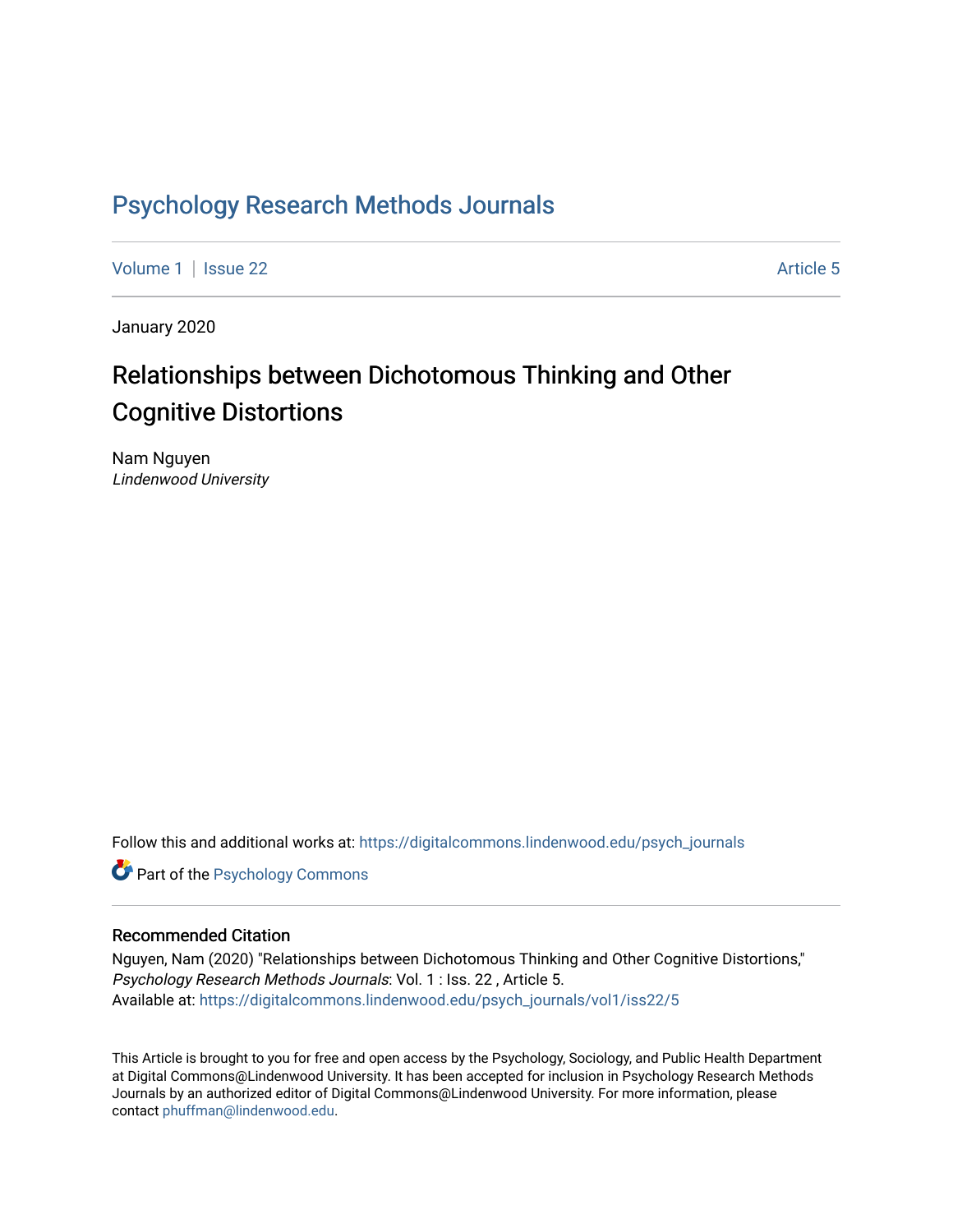1

#### **Relationships between Dichotomous Thinking and Other Cognitive Distortions**

#### *Nam Nguyen[§](#page-1-0)*

*Introduction. Both dichotomous thinking and other types of cognitive distortions have been found to be associated with various mental disorders and suicidality. There has been no known study that examines the relationship between dichotomous thinking and other cognitive distortions, nor known measure of cognitive distortions that integrates dichotomous thinking. Objective. This study aims to examine the relationships between dichotomous thinking and seven other cognitive distortions, namely jumping to conclusion, belief inflexibility, external attribution bias, overgeneralization, selective abstraction, catastrophizing, and personalization. Method. A survey was distributed online, integrating measures for dichotomous thinking from the Dichotomous Thinking Inventory (Oshio, 2009), jumping to conclusion, belief inflexibility, and external attribution bias from the Davos Assessment of Cognitive Biases Scale (van der Gaag et al., 2012), , overgeneralization, selective abstraction, catastrophizing, and personalization from the Cognitive Errors Questionnaire (Moss-Morris & Petrie, 1997). Results. Dichotomous thinking had significant positive correlations with jumping to conclusion, belief inflexibility, and external attribution. Age had a negative correlation with dichotomous thinking and belief inflexibility. Men and women did not differ significantly on cognitive distortions. Among demographic variables, age best predicted the degree of dichotomous thinking. Conclusions. Dichotomous thinking seemed to have co-occurred or co-developed with jumping to conclusion, belief inflexibility, and external attribution. Further investigations can focus on potential causal, mediating, or moderating relationships among these four constructs.* 

*Keywords: cognitive distortions, dichotomous thinking, jumping to conclusion, belief inflexibility, external attribution bias, overgeneralization, selective abstraction, catastrophizing, personalization.* 

Cognitive distortions – various types of biases and errors in thinking – have been found

to have associations with mental disorders and suicidal tendency. Using the Inventory of

Cognitive Distortions (Yurica, 2002), Jager-Hyman et al. (2014) reported that individuals who

attempted suicide scored significantly higher than the control group in externalization of self-

worth, fortune telling, labeling, and comparison to others.

l

<span id="page-1-0"></span><sup>§</sup> Nam Nguyen Department of Psychology, Lindenwood University Nam Nguyen, <https://orcid.org/0000-0001-9481-3851> Correspondence concerning this article should be addressed to Nam Nguyen, Department of Psychology, Lindenwood University. Email: [ndn585@lindenwood.edu](mailto:ndn585@lindenwood.edu)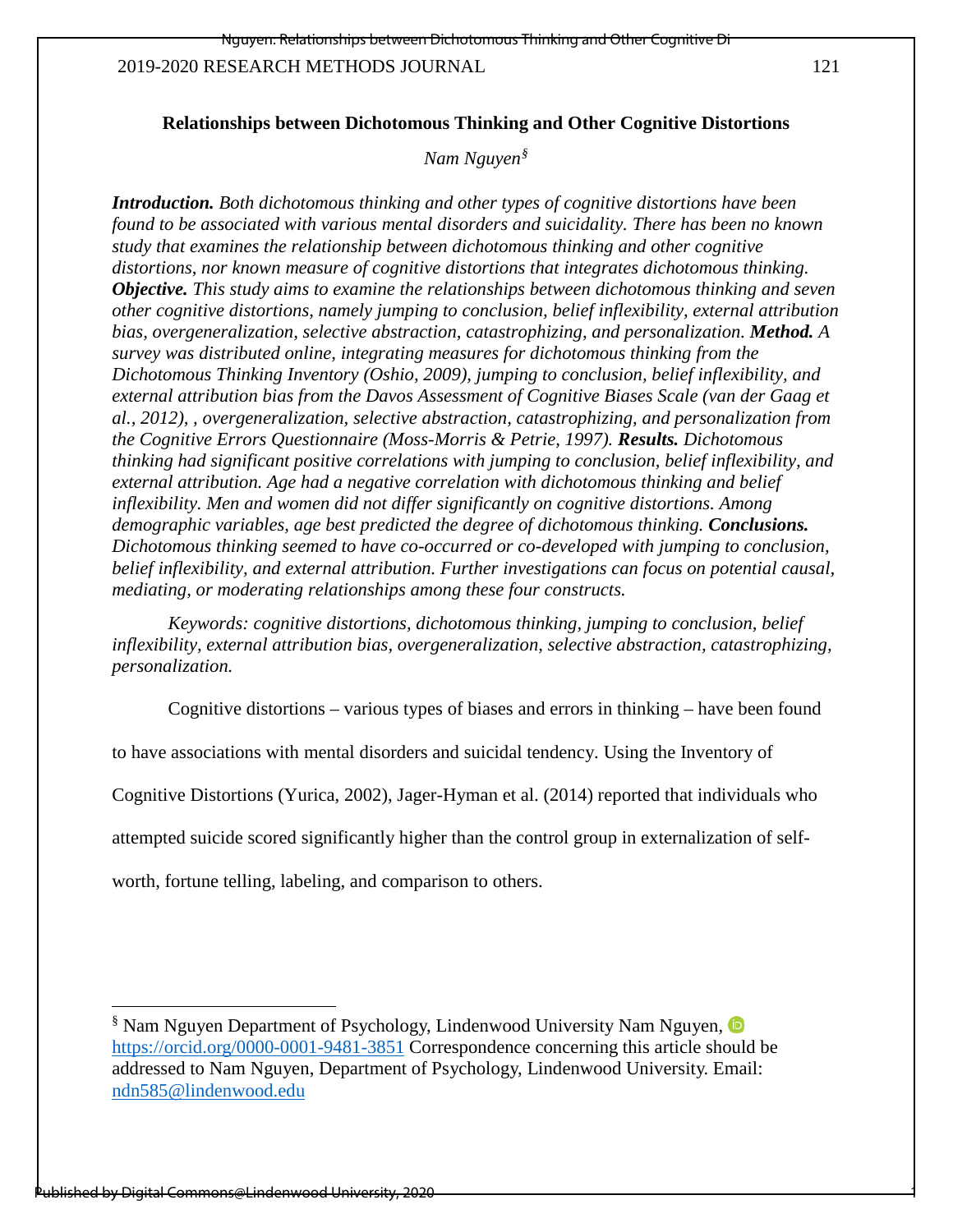Several measures of various types of cognitive distortions have been developed. The Davos Assessment of Cognitive Biases Scale (DACOBS; van der Gaag et al., 2012) measures both cognitive biases and neurocognitive deficits that have been found to be associated with mental disorders. Unlike cognitive biases, which are theorized as learned cognitive-behavioral habits (Beck, 2011), neurocognitive deficits are cognitive limitations that are most likely caused by physiological malfunctions of the nervous system (van der Gaag et al., 2012). The cognitive distortions that the DACOBS measures are jumping to conclusions, belief inflexibility, external attribution bias, and selective attention for threat. Jumping to conclusion, or data gathering bias, is the tendency to arrive at conclusions or decisions based on first thoughts or intuition, without much effort to analyze evidence and facts. Belief inflexibility is the unwillingness to change conclusions, opinions, or decisions. External attribution is the tendency to blame others for any misfortune to oneself. Selective attention for threat is the tendency to pay excessive attention to or anticipate threats above other cues in the environment (van der Gaag et al., 2012). Because selective attention for threats is a symptom peculiar to delusion-related mental disorders such as schizophrenia (Lim et al., 2011; Moritz & Laudan, 2007; Phillips et al., 2000) with no record of extensive occurrence in people without paranoid psychosis, I choose to exclude this cognitive bias in the current study.

Moss-Morris and Petrie (1997) revised the Cognitive Errors Questionnaire (CEQ-R) to measure four types of cognitive errors: overgeneralization, selective abstraction, catastrophizing, and personalization. Overgeneralization is the tendency to make general assumptions based on isolated instances. Selective abstraction is the tendency to focus on an isolated detail and makes interpretation about that detail without taking context into account. Catastrophizing is the tendency to interpret aversive events as disastrous and irreparable. Personalization is the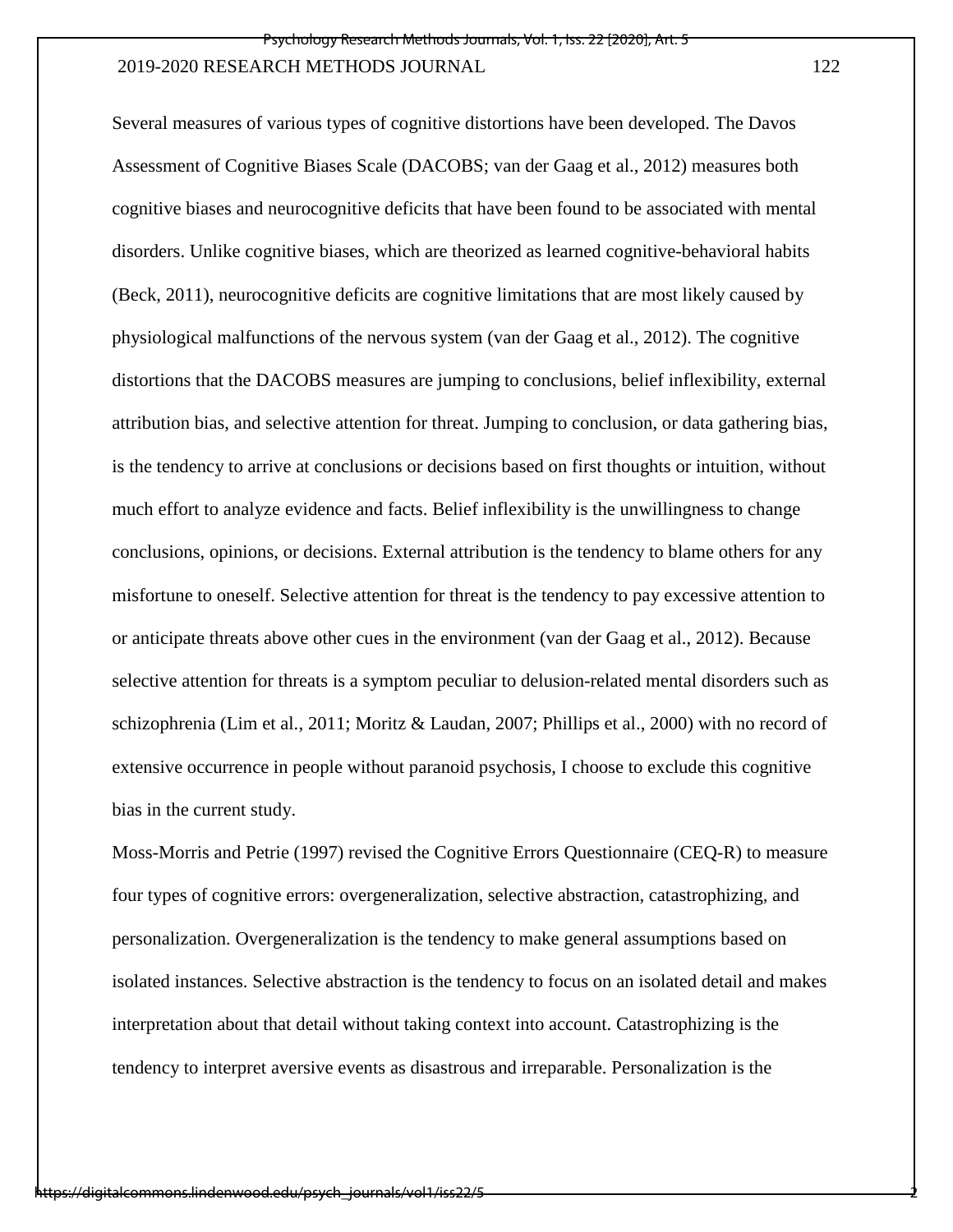tendency to link oneself to external events. These constructs were measured in two themes: General (i.e. relating to everyday life experiences) and Somatic (i.e. relating to individuals' bodily experiences). Moss-Morris and Petrie had a depressed group, a chronic fatigue syndrome group, a chronic pain group, and a healthy group take the questionnaire, and found that the depressed group had a significantly higher score than the other three groups on the General CEQ-R. The Somatic CEQ-R scores of the chronic pain and chronic fatigue syndrome groups were significantly higher than that of the healthy group. Somatic CEQ-R had positive relationships with focus on self and symptoms of chronic pain or chronic fatigue, while General CEQ-R had positive correlations with depression and self-focusing, and a significant negative correlation with self-esteem (Moss-Morris & Petrie, 1997).

One common type of cognitive distortions is dichotomous thinking – the tendency to think in clear oppositions and duality (Oshio, 2012). Dichotomous thinking has various components and manifests itself in different ways. The Dichotomous Thinking Inventory (DTI) constructed by Oshio (2009) has three subscales, each of which represents a component of dichotomous thinking. The first component is preference for dichotomy, which refers to the tendency towards clarity and distinction and away from obscurity and ambiguity. The second subscale, dichotomous belief, refers to the belief that everything can be divided into two categories, such as black and white, good and evil, all or nothing, rather than accepting that certain things are inseparable or interdependent. The third component, profit-and-loss thinking, refers to the impulse to gain profits and avoid losses.

Dichotomous thinking has been found to have significant relationships with several mental disorders. Measuring individuals on the DTI and various other tests, Oshio (2009, 2012) found that total dichotomous thinking score had positive correlations with borderline personality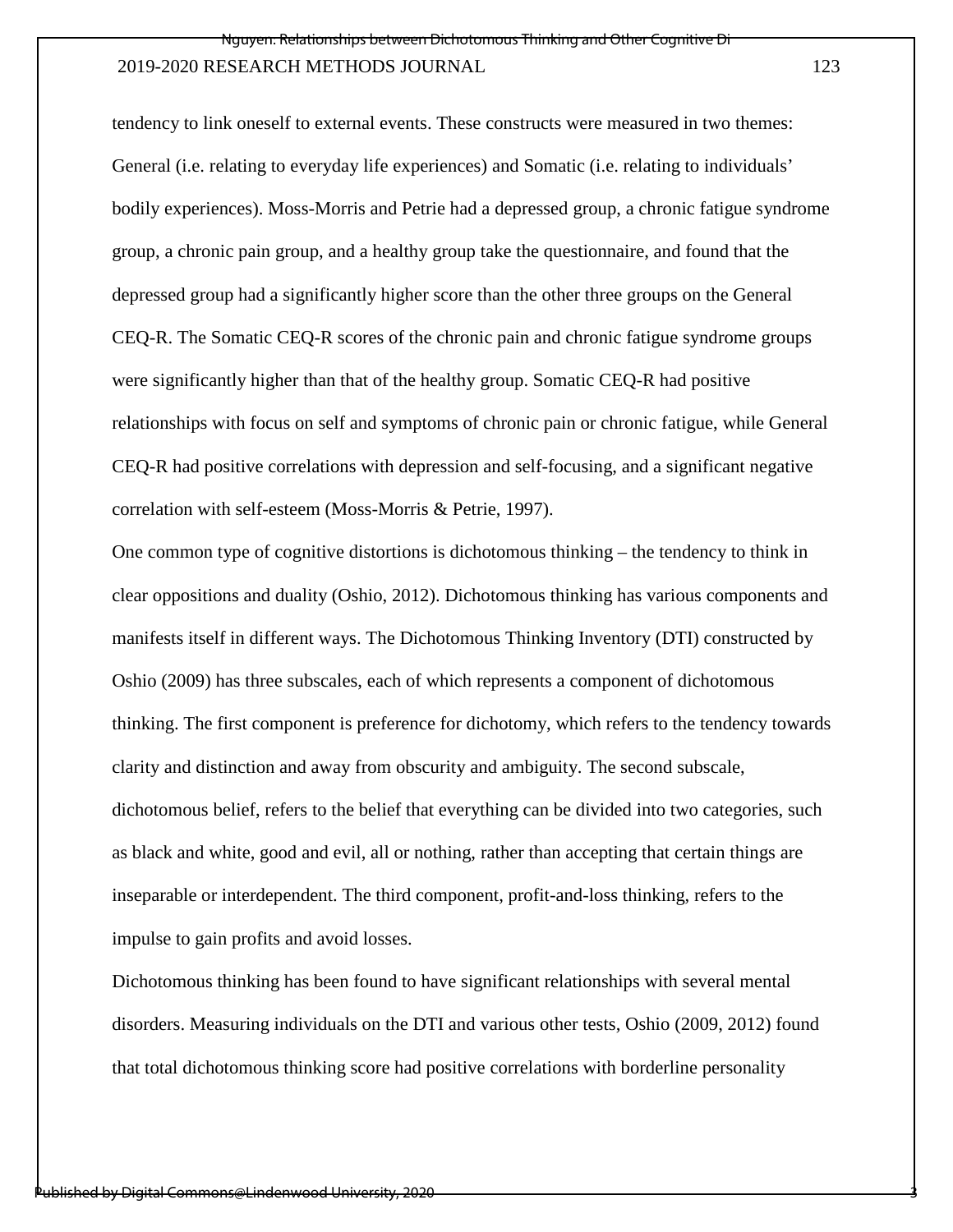disorder, narcissistic personality disorder, and all types of personality disorders except for schizotypal. Of the three components of DTI, preference for dichotomy had significant positive correlations with clusters B and C of personality disorders; dichotomous belief had significant positive relationships with all types of personality disorders, and profit-and-loss thinking had no significant relationship with any personality disorder but avoidant (Oshio, 2012). Dichotomous thinking was also identified as a potential mediating variable in the positive relationship between depression and body mass index (Antoniou et al., 2017). Egan et al. (2007) found a significant positive correlation between dichotomous thinking and negative perfectionism - the compulsion to achieve perfection that is associated with self-criticism and symptoms of several mental disorders (Egan et al., 2007; Shafran & Mansell, 2001). However, dichotomous thinking had no correlation with positive perfectionism - the drive for perfection that is associated with achievements and self-improvement (Egan et al., 2007). Dichotomous thinking has also been found to have associations with suicidal tendency. Suicidal patients in Litinsky & Haslam's (1998) study used dichotomous languages to describe certain pictures in the Thematic Apperception Test (Murray, 1943) more frequently than did non-suicidal patients. Given the associations of dichotomous thinking and other cognitive distortions with mental disorders and suicidal tendency, it is reasonable to expect that dichotomous thinking and certain other cognitive distortions may be co-occurring or co-developing and have statistically significant correlations. However, no known study has reported a correlation between dichotomous thinking and other types of cognitive distortions, nor has there been a deliberate attempt to examine such correlations. Some integrative measures of cognitive distortions, such as the Inventory of Cognitive Distortions (Yurica, 2002), even lacks a subscale for dichotomous thinking. The current study attempts to examine the correlations between dichotomous thinking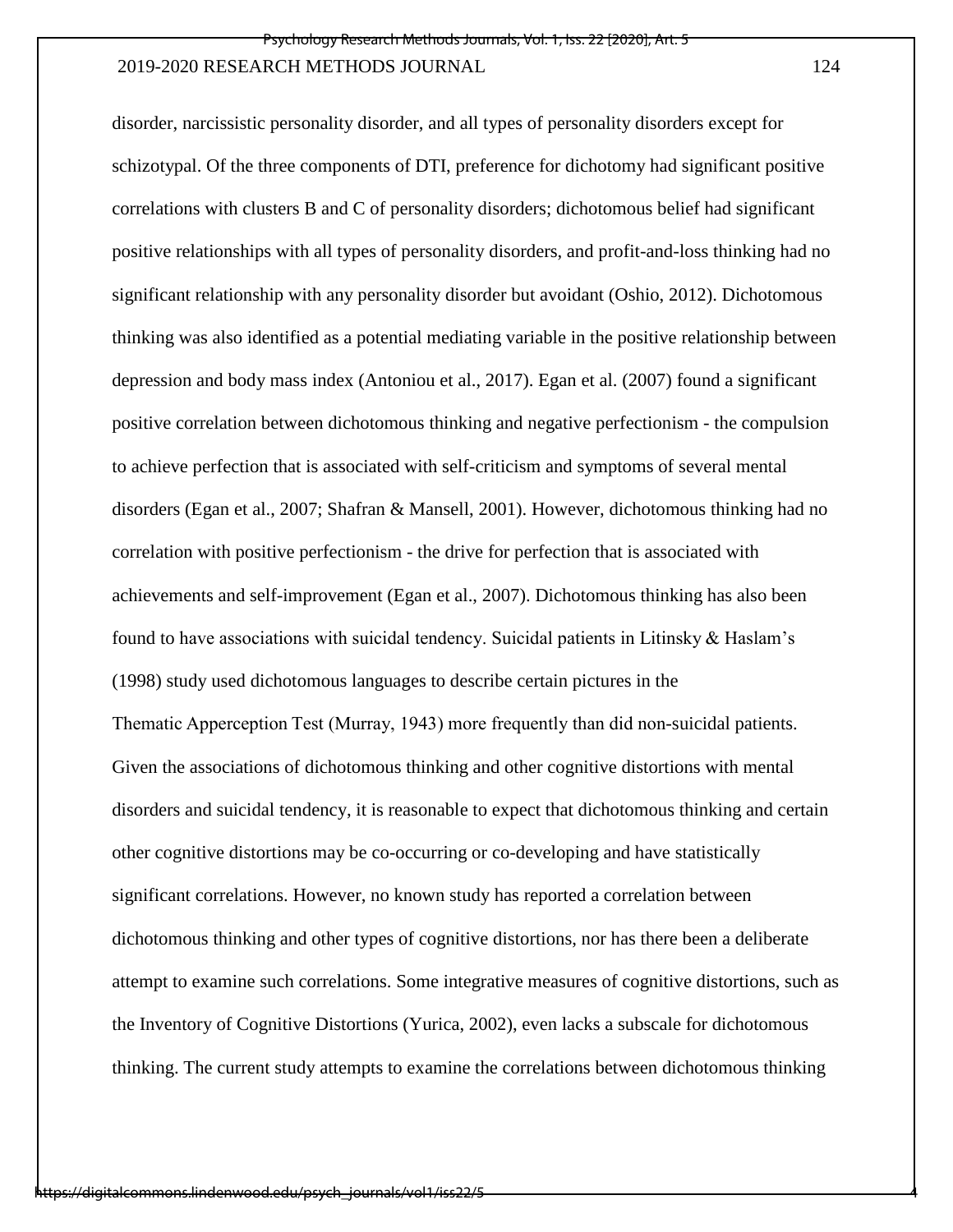and the following cognitive distortions: jumping to conclusion, belief inflexibility, external attribution bias, overgeneralization, selective abstraction, catastrophizing, and personalization.

#### **Method**

#### **Participants**

There were 151 people who consented to participate, but only 126 participants (26 men, 99 women, and 1 identifying as other) fully completed the survey. All participants were 18 years or older, and age ranged from 18 to 61 (*M* = 22.02, *SD* = 5.94). The race-ethnicity make-up of the participants was: 63.49% White, 11.11% Hispanic, Latino, or Spanish origin, 9.52% Black, 2.38% Asian, 1.59% Native Hawaiian or other Pacific Islander, and 11.90% mixed or other races or ethnicities. Regarding highest level of education, 15.08% of participants had high school diploma or equivalent, 53.97% some college, 11.11% associate's degree, 11.11% bachelor's degree, 3.17% some post undergraduate work, 4.76% master's degree, and 0.79% doctorate degree. Regarding employment status, 10.32% of participants were employed-full time, 56.35% employed part-time, and 33.33% unemployed. Participants were recruited online, through Facebook (in Student Survey Exchange and The Research Survey Exchange Group), Reddit (in r/samplesize), and Lindenwood Participant Pool (LPP). The LPP consists of Lindenwood University students enrolled in select social science courses that accept LPP credits - earned by participating in research studies approved by the Lindenwood Institutional Review Board - as extra credits. Participants who signed up for the current study through the LPP received one LLP credit, regardless of whether they complete the survey. Because recruitment was online, where certain individuals visit certain platforms or websites, the sampling method was nonprobabilistic. The current study was approved by Lindenwood Psychology Program Scientific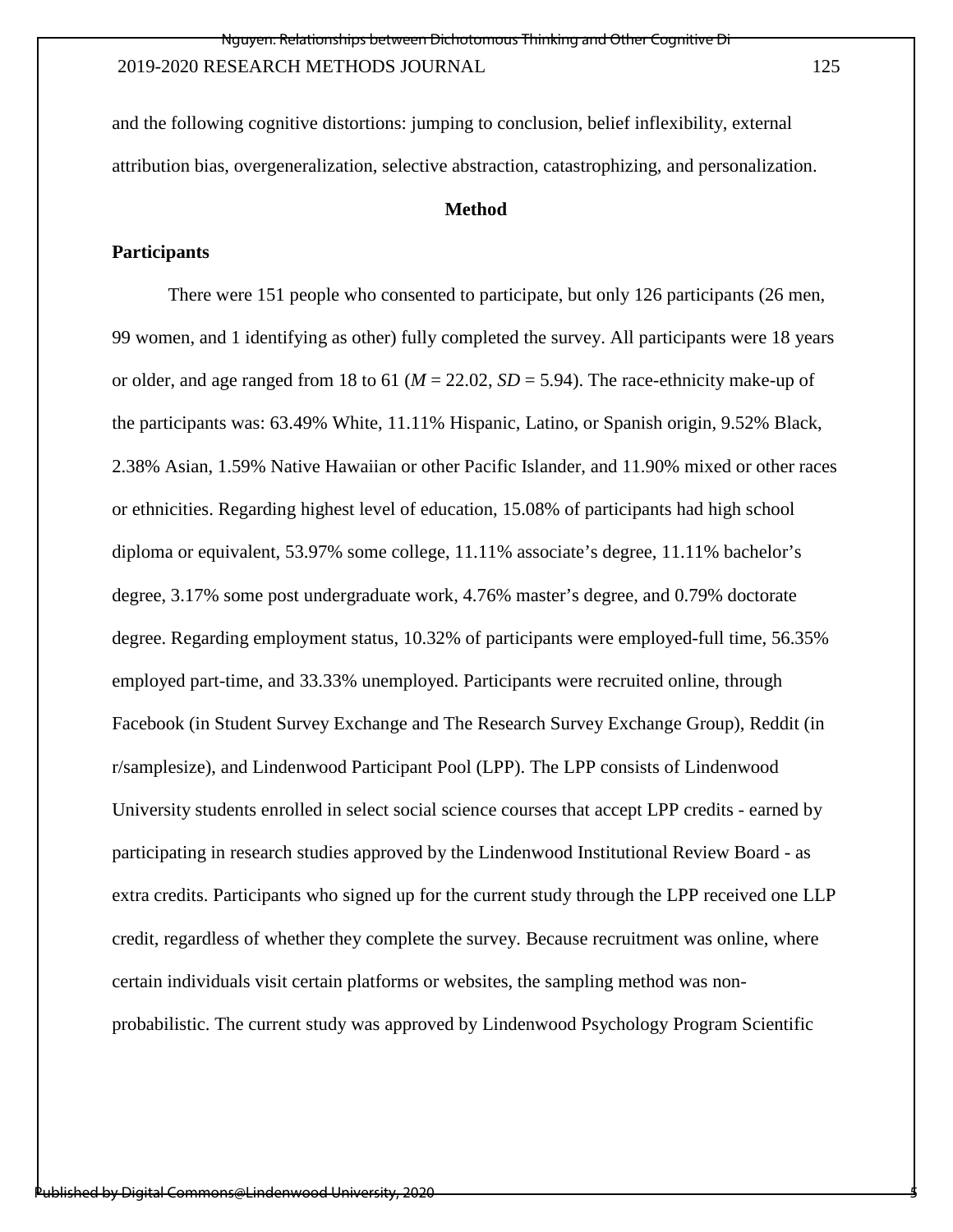Review Committee on February 14, 2020 and by Lindenwood Institutional Review Board on February 18, 2020.

#### **Materials and Measurements**

The survey used in this study was built and conducted on Qualtrics, which allowed participants to complete the survey using desktops, laptops, smartphones, and other devices. The link to the survey was posted on Facebook, Reddit, and embedded in Lindenwood's Sona Systems for recruitment through Lindenwood Participant Pool. The survey incorporated the Dichotomous Thinking Inventory (DTI; Oshio, 2009), three cognitive bias subscales – i.e. jumping to conclusion, belief inflexibility, and external attribution - from the Davos Assessment of Cognitive Biases Scale (DACOBS; van der Gaag et al., 2012), and four cognitive error subscales – i.e. overgeneralization, selective abstraction, catastrophizing, and personalization from a simplified version of the Cognitive Errors Questionnaire (CEQ; Moss-Morris & Petrie, 1997).

#### *Dichotomous Thinking Inventory*

As mentioned, the DTI (Oshio, 2009) has three components, namely preference for dichotomy, dichotomous belief, and profit-and-loss thinking. In the original test, each component is measured by rating five items on a 6-point scale (1 = *disagree strongly*; 6 = *agree strongly*). The current study used a 7-point Likert scale so that participants had a choice in the middle. Items describing preference for dichotomy include "I want to clarify whether things are 'good' or 'bad'." Dichotomous belief is reflected by items such as "All questions have either a right answer or a wrong answer." Profit-and-loss thinking is reflected by such items as "I want to clarify whether things are beneficial to me or not." See Appendix A for the full inventory.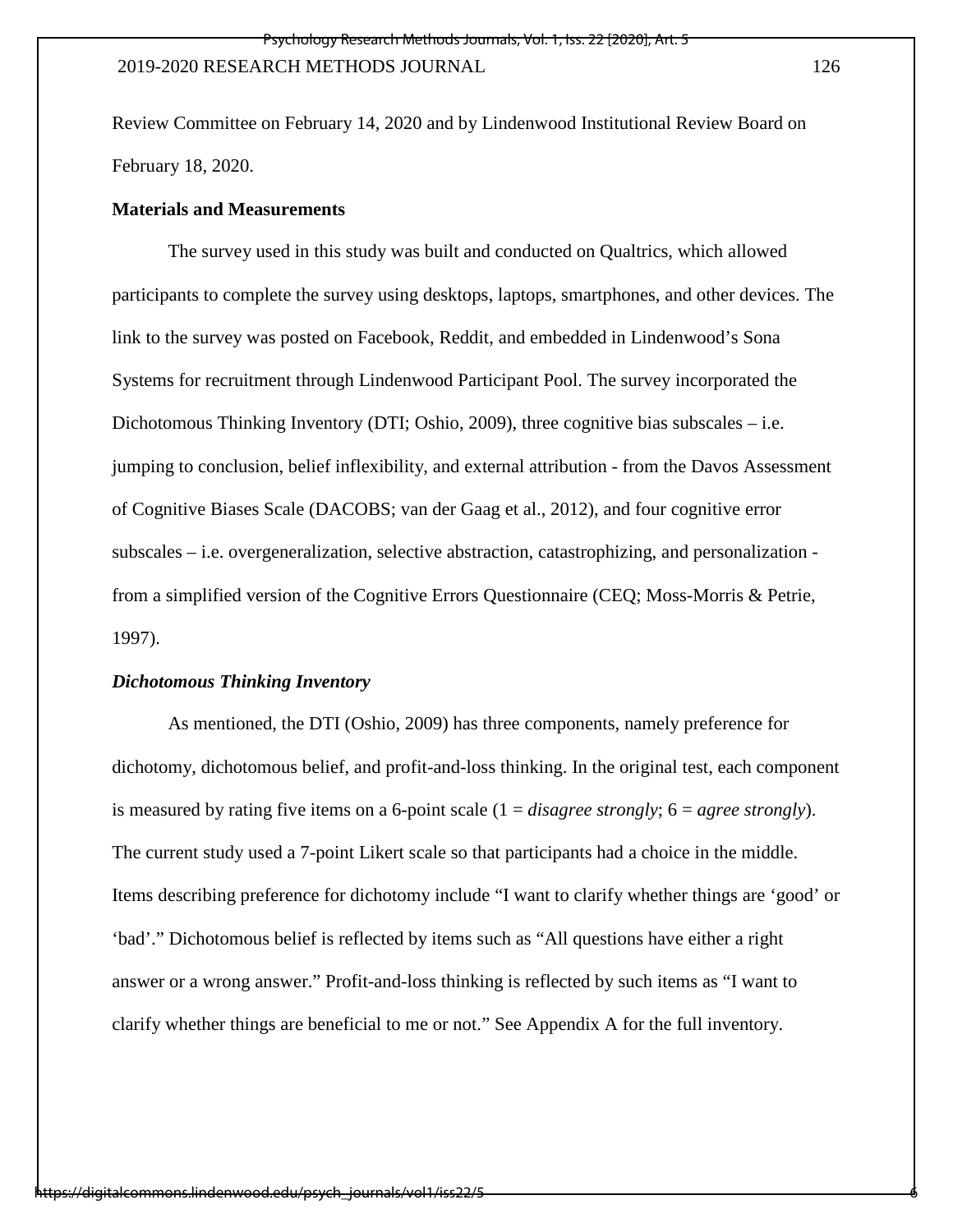#### *Davos Assessment of Cognitive Biases Scale*

The DACOBS (van der Gaag et al., 2012) measures cognitive biases in tandem with cognitive limitations and safety behaviors that are often observed in people with psychosis. Each cognitive tendency was represented by six statements rated on a 7-point Likert scale  $(1 =$ *strongly disagree*; 7 = *strongly agree*). The current study was only interested in the measurements of three cognitive biases the DACOBS provides, namely jumping to conclusion, belief inflexibility, and external attribution. Jumping to conclusion is the tendency to arrive at conclusions or decisions based on first thoughts or intuition, without much effort to analyze evidence and facts. Statements describing this cognitive bias include "The first thoughts are the right ones." Belief inflexibility is the unwillingness to change conclusions, opinions, or decisions, described by statements such as "I don't need to consider alternatives when making a decision." The original DACOBS (van der Gaag et al., 2020) also included this item: "It's difficult to know what people are feeling by their facial expression." However, I excluded this item in the current study because it seemed not relevant to belief inflexibility. External attribution is the tendency to blame others for any misfortune to oneself, represented by such statements as "Things went wrong in my life because of other people." I excluded the item "I don't change my way of thinking easily" in the original DACOBS because this item seemed not relevant to external attribution. See Appendix B for all items describing these three subscales used in this study.

#### *Cognitive Errors Questionnaire*

The CEQ (Moss-Morris & Petrie, 1997) measured and compared four cognitive errors in daily experiences (General) and the same errors in bodily experiences (Somatic). These four cognitive errors include overgeneralization, selective abstraction, catastrophizing, and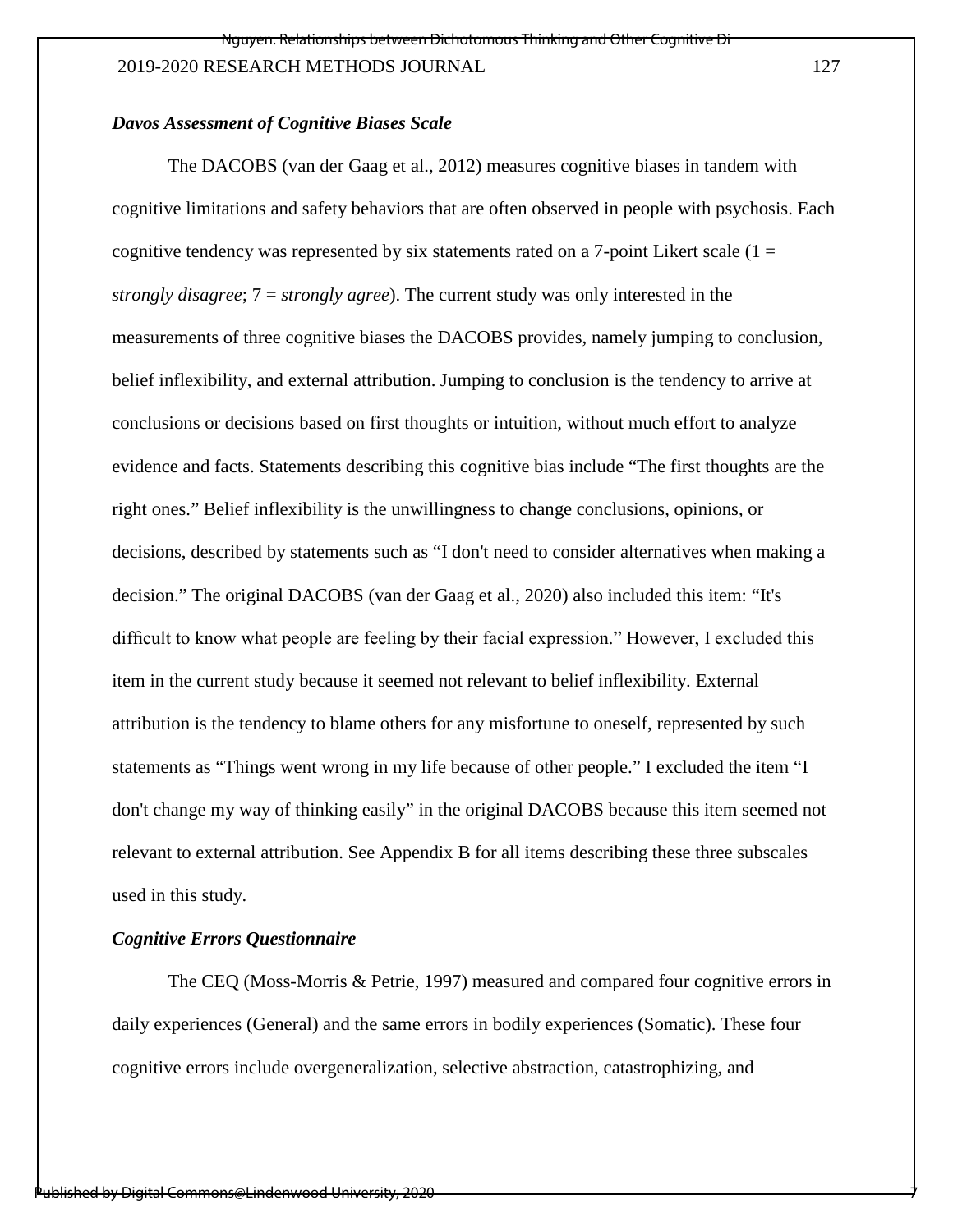personalization. Overgeneralization is the tendency to make general assumptions based on isolated instances; selective abstraction is the tendency to focus on an isolated detail and makes interpretation about that detail without considering context; catastrophizing is the tendency to interpret aversive events as disastrous and irreparable; personalization is the tendency to link oneself to external events. Each cognitive error is represented by three vignettes, rated on a 5 point Likert scale (1 = *almost exactly like I would think*; 2 = *a lot like I would think*; 3 = *somewhat like I would think*; 4 = *a little like I would think*; 5 = *not at all like I would think*). The current study only chooses one vignette to describe each cognitive error in the General CEQ and omit the Somatic CEQ. To maximize mobile device friendliness, the Likert scale with description for each scale point was replaced by a bipolar 5-point scale, with 1 = *not at all like how I would think* and 5 = *exactly like how I would think*. See Appendix C for the vignettes used in this study.

#### **Design**

The survey consisted of a consent page, the DTI, the three subscales of the DACOBS, the General CEQ, a demographic questionnaire (see Appendix D), and a debriefing statement, in that order. Items for the DTI (Oshio, 2009), DACOBS (van der Gaag et al., 2012), and General CEQ (Moss-Morris & Petrie, 1997) were randomized. Consenting participants answered the three mentioned cognitive distortions measures, then proceeded to answer demographic questions, and were given a thank and debriefing letter in the end of the survey.

#### **Analysis**

Data were analyzed using SPSS. Pearson's correlations were performed to examine the relationships between dichotomous thinking and jumping to conclusion, belief inflexibility, external attribution bias, overgeneralization, selective abstraction, catastrophizing,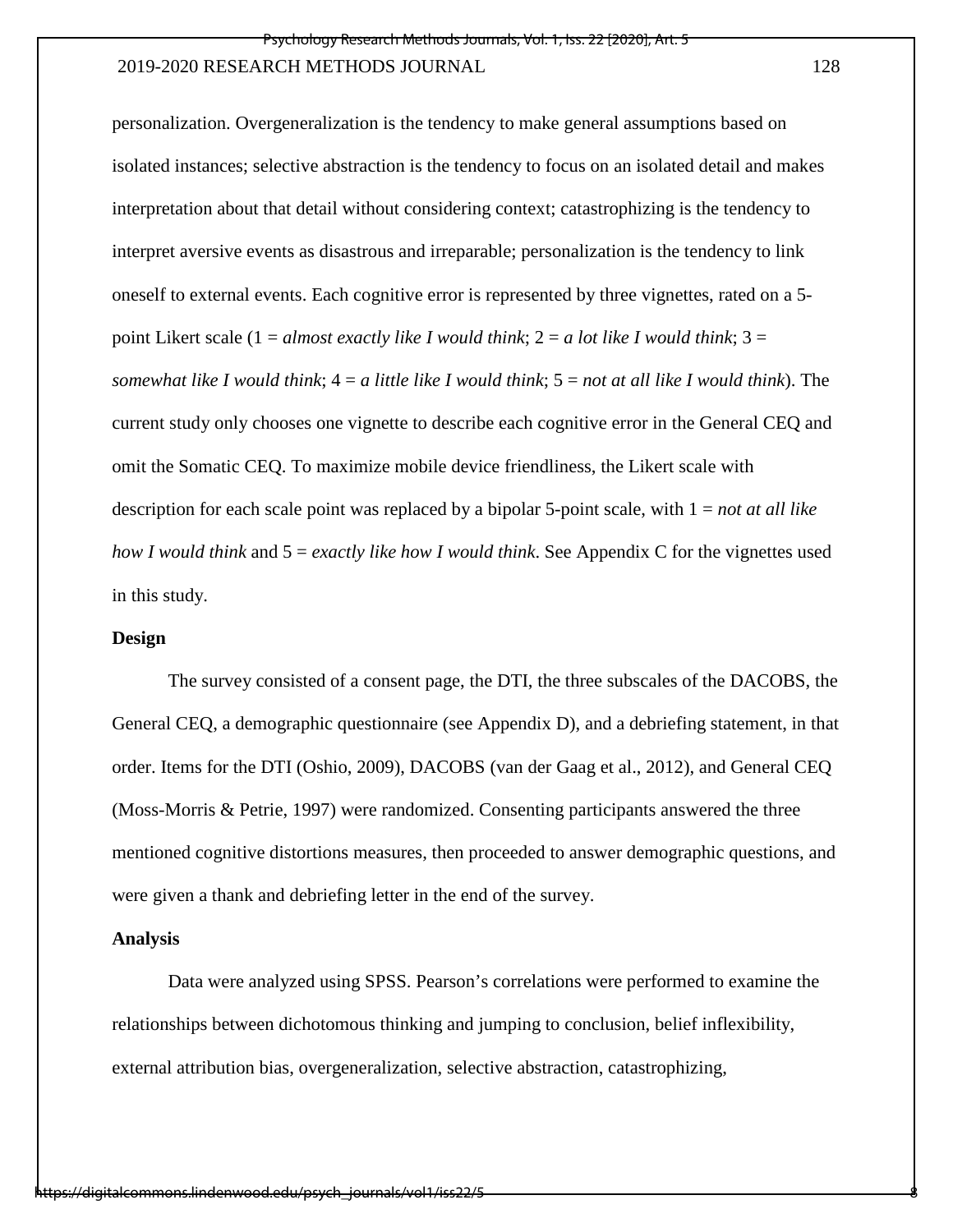personalization, and age. A multivariate analysis of variance (MANOVA) was conducted to examine the post-hoc question of whether dichotomous thinking and the other seven cognitive distortions differed between men and women. A stepwise regression analysis was conducted to build a model that predicts the degree of dichotomous thinking based on the collected demographic information, i.e. gender, age, race-ethnicity, education, and employment status.

#### **Results**

#### **Relationships between Dichotomous Thinking and Other Cognitive Distortions**

A series of two-tailed Pearson's correlation analyses were conducted to examine whether dichotomous thinking was related to the other measured cognitive distortions. The results revealed that total dichotomous thinking score had statistically significant weak positive correlations with jumping to conclusion,  $r(124) = 0.275$ ,  $p = 0.002$ , belief inflexibility,  $r(124) =$ 0.352,  $p < 0.001$ , external attribution,  $r(124) = 0.287$ ,  $p = 0.001$ , and selective abstraction,  $r(124)$  $= 0.181, p = 0.042$ . Age had a statistically significant negative correlation with total dichotomous thinking score,  $r(124) = -0.23$ ,  $p = 0.009$ . Regarding the components of dichotomous thinking, preference for dichotomy had statistically significant positive correlations with external attribution,  $r(124) = 0.203$ ,  $p = 0.023$ , and selective abstraction,  $r(124) = 0.207$ ,  $p = 0.02$ . Profitand-loss thinking had a weak positive correlation with jumping to conclusion,  $r(124) = 0.197$ , *p*  $= 0.027$ . Dichotomous belief had statistically significant moderate positive correlations with jumping to conclusion,  $r(124) = 0.43$ ,  $p < 0.001$ , belief inflexibility,  $r(124) = 0.558$ ,  $p < 0.001$ , external attribution,  $r(124) = 0.336$ ,  $p < 0.001$ , weak positive correlations with overgeneralization,  $r(124) = 0.177$ ,  $p = 0.047$ , selective abstraction,  $r(124) = 0.197$ ,  $p = 0.027$ , and a moderate negative correlation with age,  $r(124) = -0.313$ ,  $p < 0.001$ ). Dichotomous belief was the main driver of the correlations between total dichotomous thinking score and jumping to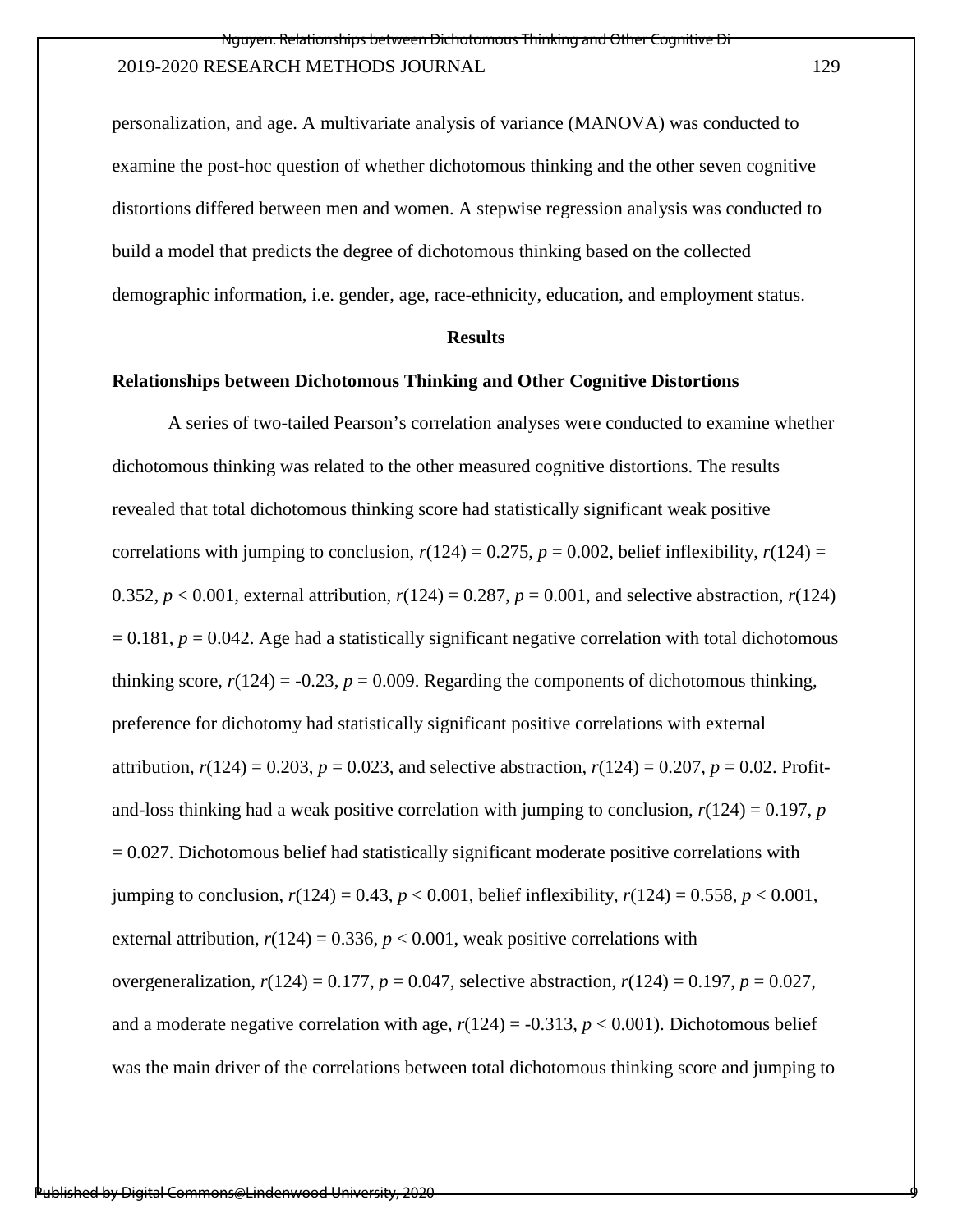conclusion, belief inflexibility, external attribution, and age. See Table 1 for all observed correlations in a correlation matrix.

#### **Comparing Men and Women on Cognitive Distortions**

After collecting data, I had a post-hoc question of whether men and women differ on any of the cognitive distortions (dichotomous thinking, jumping to conclusion, belief inflexibility, external attribution bias, overgeneralization, selective abstraction, catastrophizing, personalization). In order to test for gender differences, I conducted a MANOVA with gender as the independent variable (excluding one identifying as other) and the eight cognitive distortion measures as the dependent variables. The results of the multivariate analysis revealed no statistically significant differences between men and women on the overall set of cognitive distortions,  $F(8,116) = 1.015$ ,  $p = 0.428$ ; *Pillai's Trace* = 0.065, *partial*  $\eta^2 = 0.065$ . However, the results of the univariate tests hint of a potential gender difference for belief inflexibility (*Mmen* = 13.96,  $M_{women} = 12.09$ ;  $F[1,123] = 3.965$ ,  $p = 0.049$ , *partial*  $\eta^2 = 0.031$ ) and possibl jumping to conclusion ( $M_{men} = 23.62$ ,  $M_{woman} = 21.27$ ;  $F[1,123] = 3.541$ ,  $p = 0.062$ , *partial*  $\eta^2 = 0.028$ ) if the sample size were increased (see Table 2).

## **Linear Regression Models to Predict Dichotomous Thinking**

With demographic data available after data collection, I attempted to build a model to predict dichotomous thinking score based on demographic variables, i.e. gender, age, race/ethnicity, highest education level, and employment status. Stepwise linear regression was performed on SPSS (see Appendix G for regression output). After adjusting for multicollinearity, the analysis retained two variables that were most correlated with dichotomous thinking: age,  $r(124) = -0.23$ ,  $p = 0.009$ , and race-ethnicity,  $r(124) = -0.204$ ,  $p = 0.022$ . The model that contained age ( $y = 72.813 - 0.589 \times age$ ) could predict 5.3% of the variability in dichotomous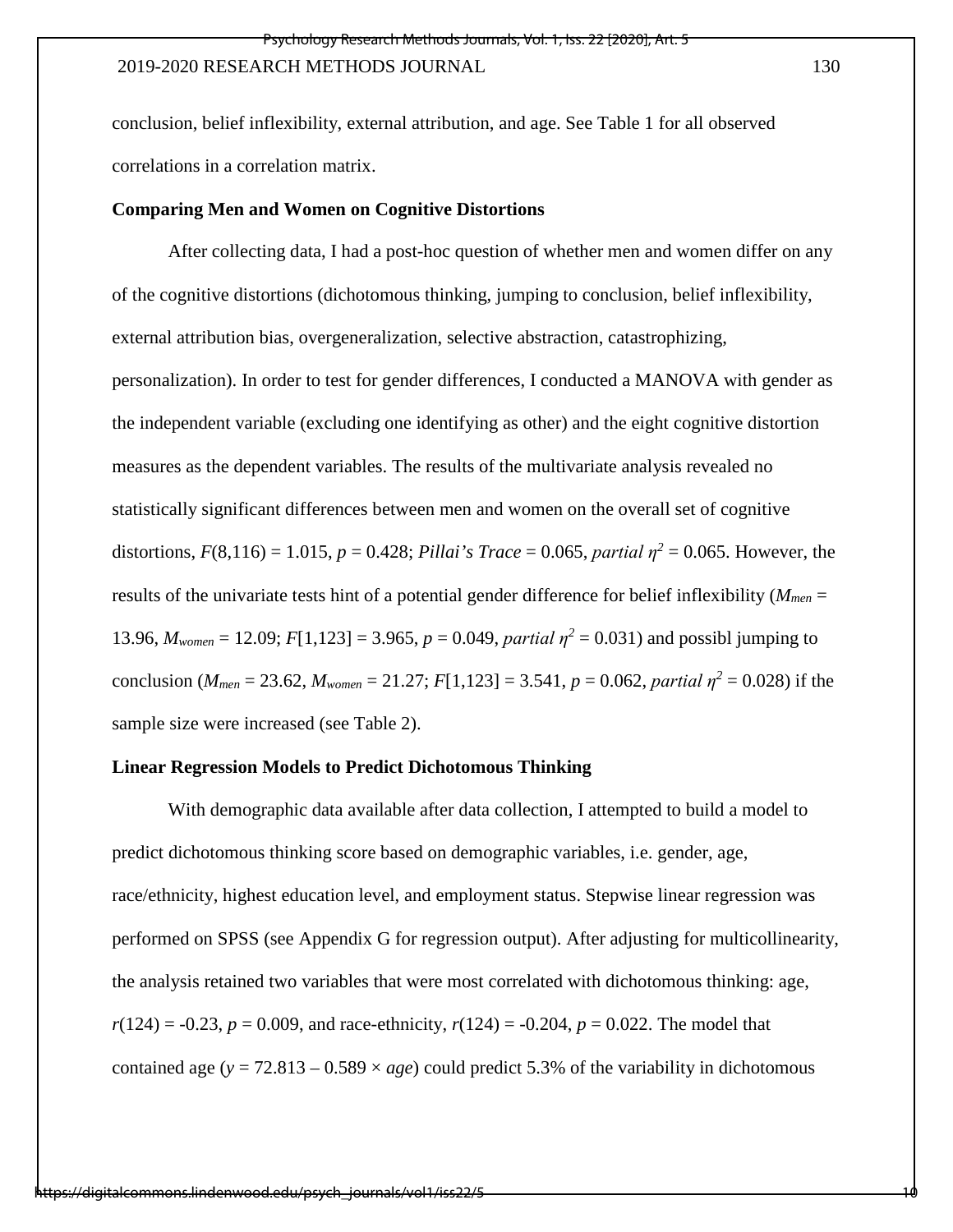thinking scores,  $R^2 = 0.053$ ,  $p = 0.009$ ,  $F(1,124) = 6.947$ . The model that included both age and race-ethnicity ( $y = 81.353 - 0.523 \times age - 1.594 \times race/ethnicity$ ) could account for 8.3% of the dichotomous thinking scores,  $R^2 = 0.083$ ,  $p = 0.005$ ,  $F(2,123) = 5.538$  (see Table 3). Note that for the second model to work, race/ethnicity was arranged in the following order: 1 = *American Indian or Alaska Native*, 2 = *Asian*, 3 = *Black or African American*, 4 = *Hispanic, Latino, or Spanish Origin*, 5 = *Middle Eastern or North African*, 6 = *Native Hawaiian or Other Pacific Islander*, 7 = *White or European American*, 8 = *Mixed or Other* (see Appendix D).

#### **Discussion**

That dichotomous thinking positively correlates with jumping to conclusion, belief inflexibility, and external attribution supported the hypothesis that dichotomous thinking should correlate with at least one of the seven other cognitive distortions. The correlations between dichotomous thinking, jumping to conclusion, and belief inflexibility were expected. Theoretically, any of these three tendencies can lead to another, or all three can develop at the same time. Further investigations need to be done to examine which of the three is most likely the root cause of the other two.

The positive correlation between dichotomous thinking and external attribution can be explained by the following theory. If it is true that most people tend to attribute the causes of events to dispositions (internal factors) rather than situations (Heider, 1958; Ross, 1977), then those who think dichotomously would see mainly two causes of an adverse incident: either themselves or other people are to blame for the incident. According to the self-serving bias theory (Larson, 1977), chances are these individuals will attribute the adverse incidents to other people instead of themselves. This theory is consistent with the lack of a positive correlation between dichotomous thinking and personalization, which can be considered the opposite of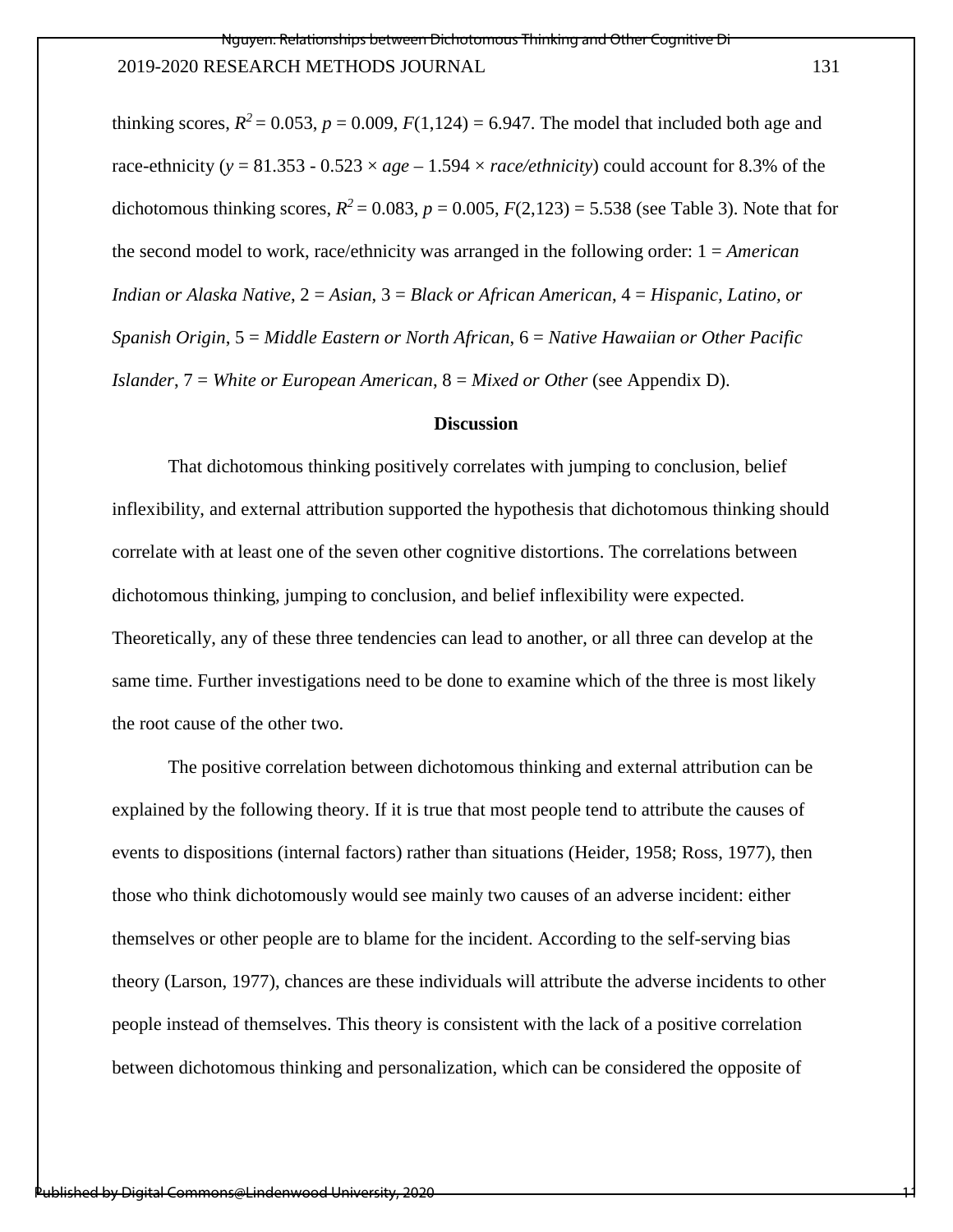external attribution. While individuals with high degree of dichotomous thinking see two choices of either blaming themselves or others, they tend to choose blaming others, which may have resulted in a positive correlation between dichotomous thinking and external attribution but no correlation between dichotomous thinking and personalization.

The positive correlation between dichotomous thinking and selective abstraction was weak and mostly driven by the positive correlation between preference for dichotomy and selective abstraction. A preference for clarity could explain the behavior of singling out details from context. I found no past research that looked specifically into the relationship between selective abstraction and preference for dichotomy or clarity, so future research could examine potential relationships between these two tendencies.

Of the components of dichotomous thinking, dichotomous belief correlated stronger with the same four cognitive distortions that total DTI score had correlations with (namely jumping to conclusion, belief inflexibility, external attribution, and selective abstraction). Dichotomous belief also had weak positive correlations with overgeneralization. That dichotomous belief drove the relationships between total DTI score and other factors was consistent with Oshio's (2012) findings. Oshio reported that preference for dichotomy correlated with seven personality disorders, profit-and-loss thinking with one, and dichotomous belief with all 10 personality disorders.

Regarding the linear models to predict dichotomous thinking based on demographic variables, although the model that included both age and race/ethnicity  $(R^2 = 0.083)$  could account for more variability in dichotomous thinking score than the model that had only age  $(R^2)$  $= 0.053$ ), race/ethnicity does not have strong theoretical basis to be a predictor for a cognitive tendency. Firstly, race/ethnicity is a nominal variable, and the numerical order of race/ethnicity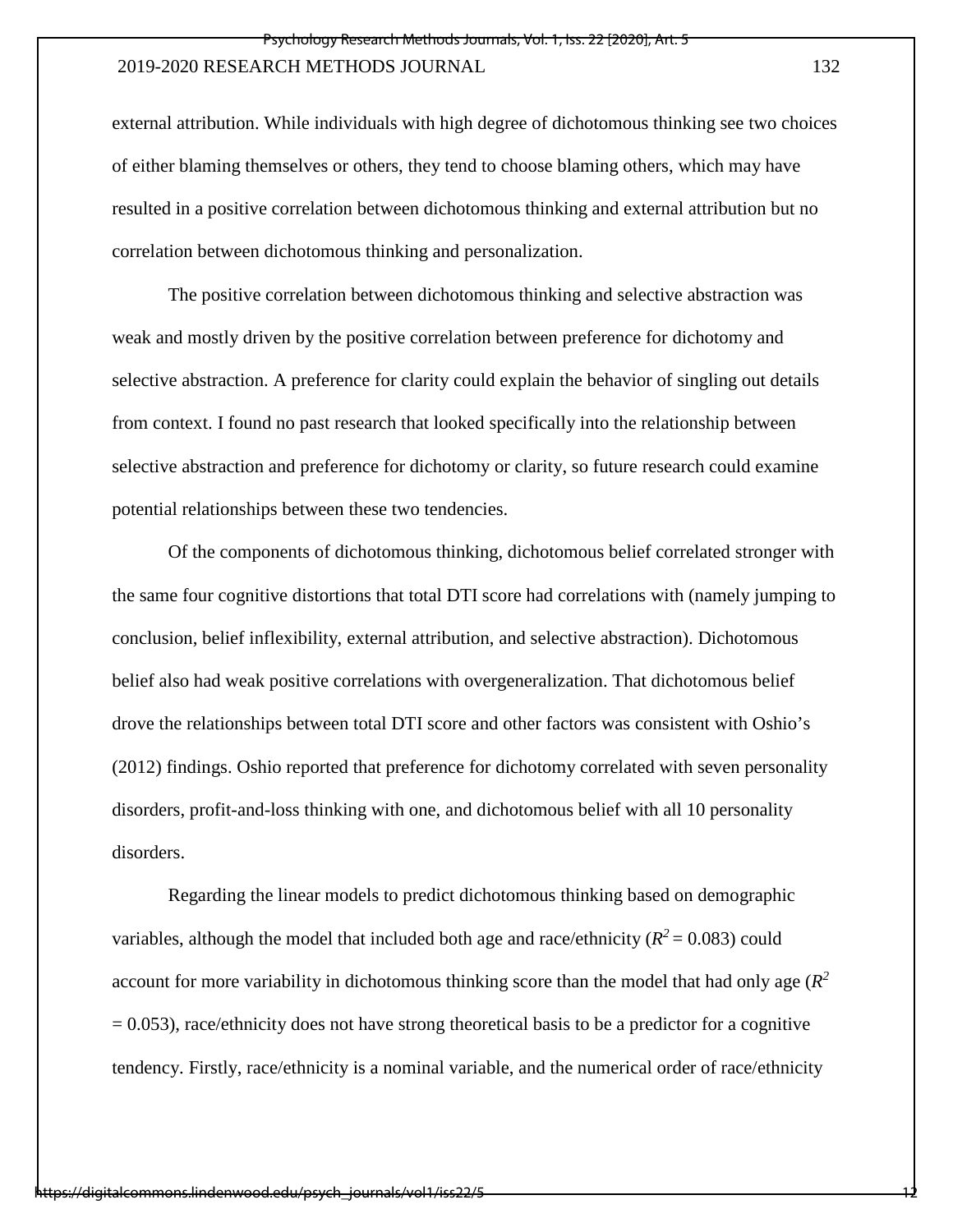used for analysis was simply alphabetical. Secondly, the examined sample has no representative who is American Indian or Alaska Native or Middle Eastern or North African (i.e. lacking level 1 and 5). Thirdly, 63.49% of participants were White or European American, coincidentally corresponding to level 7, which would be high in an ordinal or ratio scale with eight levels. This phenomenon possibly explains the "correlation" between race/ethnicity and dichotomous thinking. To predict degree of dichotomous thinking, therefore, the model that includes only age would be more reliable in other data sets. Theoretically, the older people get, the more they observe and learn that not everything can be divided in two extremes (i.e. dichotomous belief), or the less they seek for clear-cut answers (i.e. preference for dichotomy), and the less they think dichotomously.

The current study had typical limitations of online studies: non-probability sampling and limited generalizability. Additionally, the requested demographic information was not sufficient to build a meaningful model that could predict degree of dichotomous thinking. Although no causal claim can be made following this study, the observed correlations suggested theories and questions for further investigations. Future studies can zoom into examining potential causal, mediating, or moderating relationships between dichotomous thinking, jumping to conclusion, belief inflexibility, external attribution bias, and selective abstraction.

#### **References**

Antoniou, E. E., Bongers, P., & Jansen, A. (2017). The mediating role of dichotomous thinking and emotional eating in the relationship between depression and BMI. *Eating Behaviors, 26*, 55-60.<https://doi.org/10.1016/j.eatbeh.2017.01.007>

Beck, J. S. (2011). *Cognitive behavior therapy: Basics and beyond*. The Guilford Press.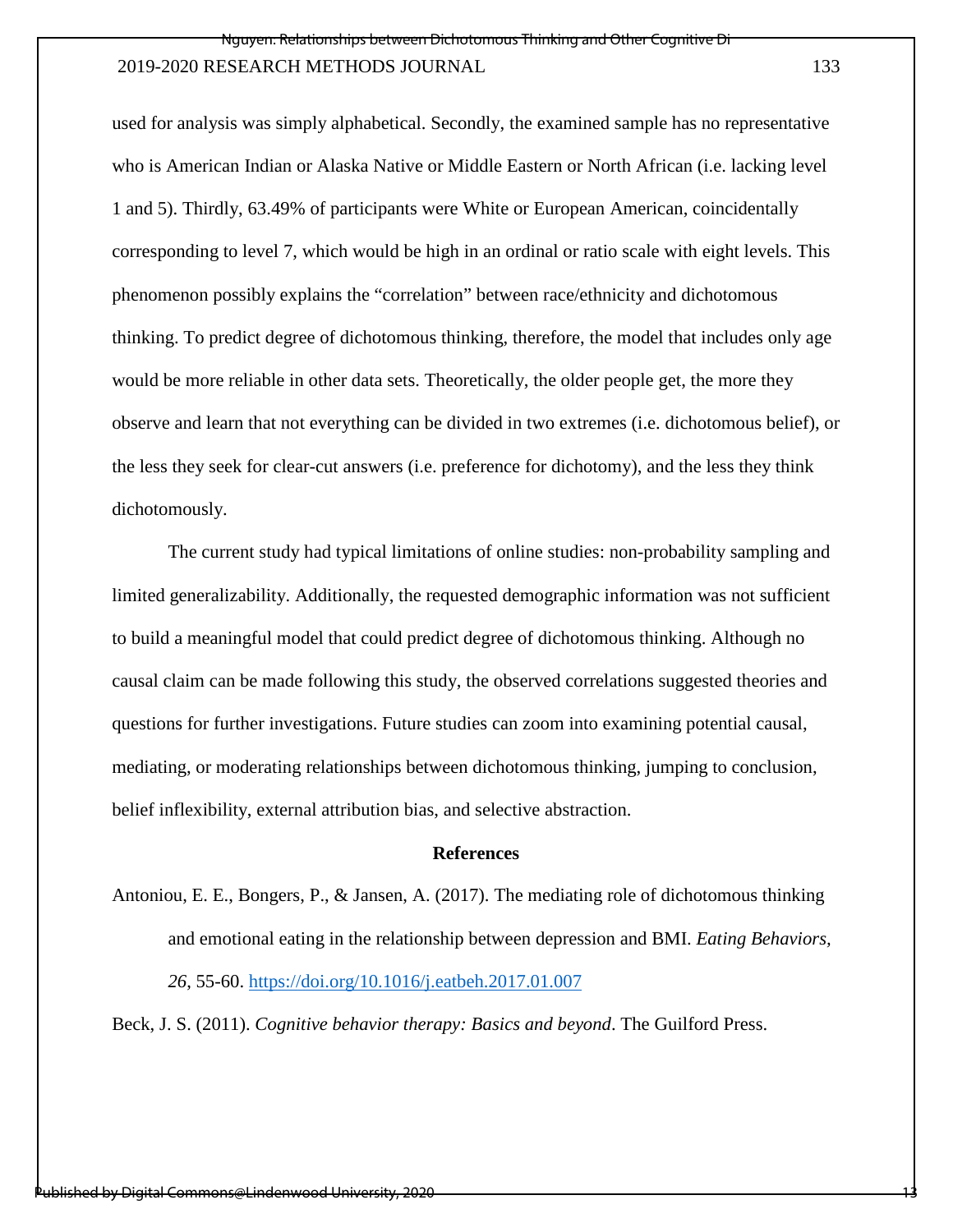- Egan, S. J., Piek, J. P., Dyck, M. J., & Rees, C. S. (2007). The role of dichotomous thinking and rigidity in perfectionism. *Behaviour Research and Therapy, 45*(8), 1813- 1822.<https://doi.org/10.1016/j.brat.2007.02.002>
- Jager-hyman, S., Cunningham, A., Wenzel, A., Mattei, S., Brown, G. K., & Beck, A. T. (2014). Cognitive distortions and suicide attempts. *Cognitive Therapy and Research, 38*(4), 369- 374.<http://dx.doi.org/10.1007/s10608-014-9613-0>

Heider, F. (1958). *The psychology of interpersonal relations*. Wiley.

- Larson, J. R., Jr. (1977). Evidence for a self‐serving bias in the attribution of causality. *Journal of Personality*, *45*, 430-441. [10.1111/j.1467-6494.1977.tb00162.x](https://doi.org/10.1111/j.1467-6494.1977.tb00162.x)
- Lim, M., Gleeson, J. F., & Jackson, H. J. (2011). Selective attention to threat bias in delusionprone individuals. *Journal of Nervous and Mental Disease*, *199*(10), 765-772. <http://doi.org/10.1097/NMD.0b013e31822fc9e9>
- Litinsky, A. M., & Haslam, N. (1998). Dichotomous thinking as a sign of suicide risk on the TAT. *Journal of Personality Assessment, 71*(3), 368-378.

[http://doi.org/10.1207/s15327752jpa7103\\_6](http://doi.org/10.1207/s15327752jpa7103_6)

Moritz, S., & Laudan, A. (2007). Attention bias for paranoia-relevant visual stimuli in schizophrenia. *Cognitive Neuropsychiatry*, *12*(5), 381–390.

<https://doi.org/10.1080/13546800601119982>

- Moss-Morris, R., & Petrie, K. J. (1997). Cognitive distortions of somatic experiences: Revision and validation of a measure. *Journal of Psychosomatic Research*, *43*, 293-306. [https://doi.org/10.1016/S0022-3999\(97\)00020-2](https://doi.org/10.1016/S0022-3999(97)00020-2)
- Murray, H. A., & Harvard University. (1943). *Thematic Apperception Test manual*. Harvard University Press.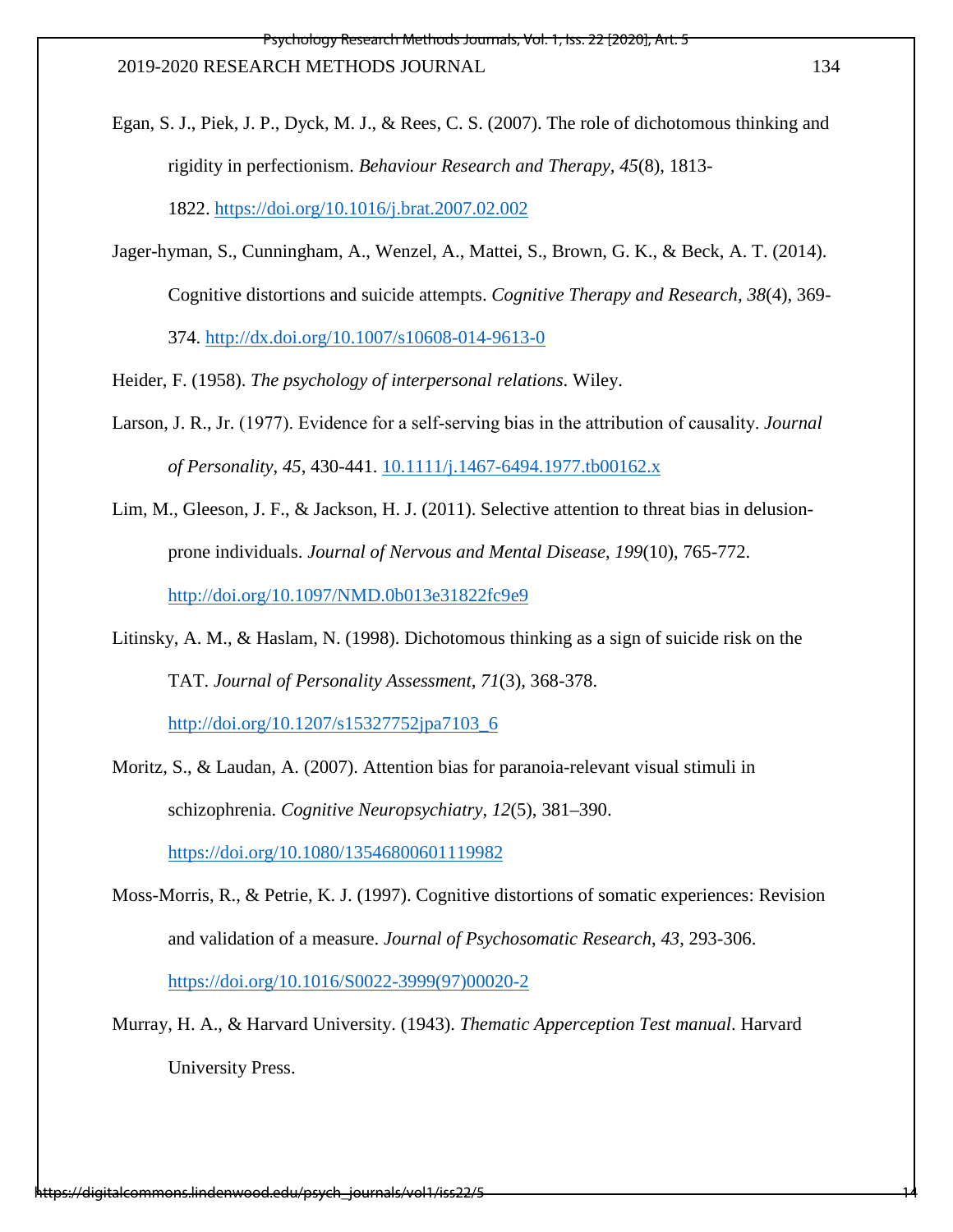Relationships between Dichotomous Thinking and Other Cognitive .

#### 2019-2020 RESEARCH METHODS JOURNAL 135

Oshio, A. (2009). Development and validation of the dichotomous thinking inventory.*Social Behavior and Personality: An International Journal, 37*(6), 729-741.

<http://doi.org/10.2224/sbp.2009.37.6.729>

Oshio, A. (2012). An all-or-nothing thinking turns into darkness: Relations between dichotomous thinking and personality disorders: Dichotomous thinking and personality disorders.*Japanese Psychological Research, 54*(4), 424-429.

<http://doi.org/10.1111/j.1468-5884.2012.00515.x>

- Phillips, M. L., Senior, C., David, A.S. 2000. Perception of threat in schizophrenics with persecutory delusions: an investigation using visual scan paths. *Psychological Medicine*, *30*(1), 157-167.<http://doi.org/10.1017/S0033291799001397>
- Ross, L. (1977). The intuitive psychologist and his shortcomings: Distortions in the attribution process. *Advances in experimental social psychology*, *10*, 173-220. [https://doi.org/10.1016/S0065-2601\(08\)60357-3](https://doi.org/10.1016/S0065-2601(08)60357-3)

Shafran, R., & Mansell. W. (2001) Perfectionism and psychopathology: A review of research and treatment. *Clinical Psychology Review*, *21*(6), 879-906.

[https://doi.org/10.1016/S0272-7358\(00\)00072-6](https://doi.org/10.1016/S0272-7358(00)00072-6)

van der Gaag, M., Schütz, C., ten Napel, A., Landa, Y., Delespaul, P., Bak, M., Tschacher, W., & de Hert, M. (2013). Development of the Davos Assessment of Cognitive Biases Scale (DACOBS). *Schizophrenia Research*, *144*(1-3), 63-71.

<https://doi.org/10.1016/j.schres.2012.12.010>

Yurica, C. L. (2002). *Inventory of Cognitive Distortions: Development and validation of a psychometric test for the measurement of cognitive distortions*. [Unpublished doctoral dissertation]. Philadelphia College of Osteopathic Medicine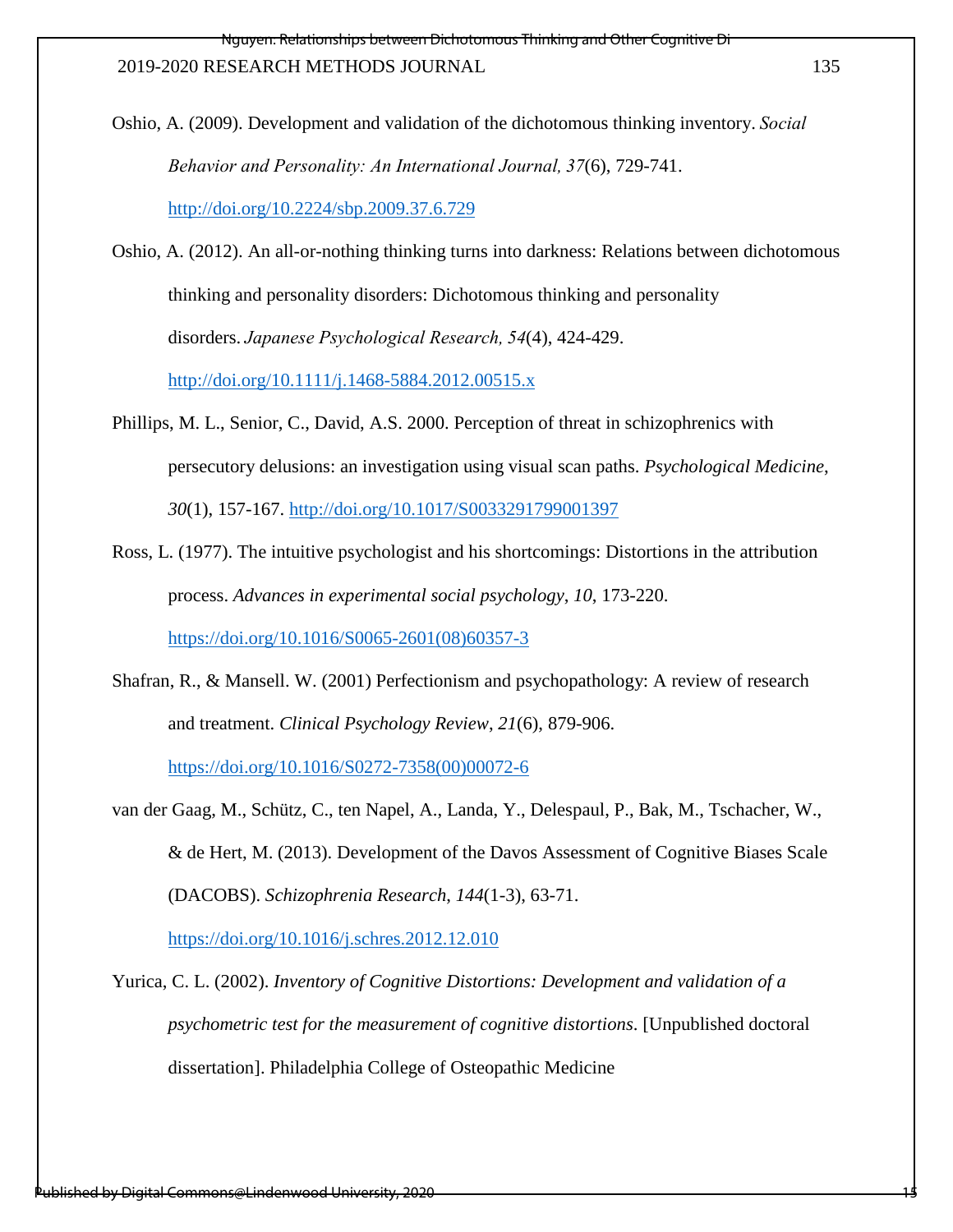#### **Appendix A**

#### **Dichotomous Thinking Inventory (Oshio, 2009)**

#### **Preference for Dichotomy**

- 1. All things work out better when likes and dislikes are clear.
- 2. It works out best when even ambiguous things are made clear-cut.
- 3. I dislike ambiguous attitudes.
- 4. I want to clarify whether things are "good" or "bad."
- 5. I prefer it when boundaries are clear for all things.

## **Dichotomous Belief**

- 6. There are only "winners" and "losers" in this world.
- 7. I think all people can be divided into "winners" or "losers."
- 8. People can clearly be distinguished as being "good" or "bad."
- 9. All questions have either a right answer or a wrong answer.
- 10. I think of everyone as being either my friend or my enemy.

#### **Profit-and-Loss Thinking**

- 11. I want to clearly distinguish what is safe and what is dangerous.
- 12. Information should be defined as either true or false.
- 13. I want to clarify whether things are beneficial to me or not.
- 14. I prefer to classify information as being useful or useless for me.
- 15. It is best when competitions have clear outcomes.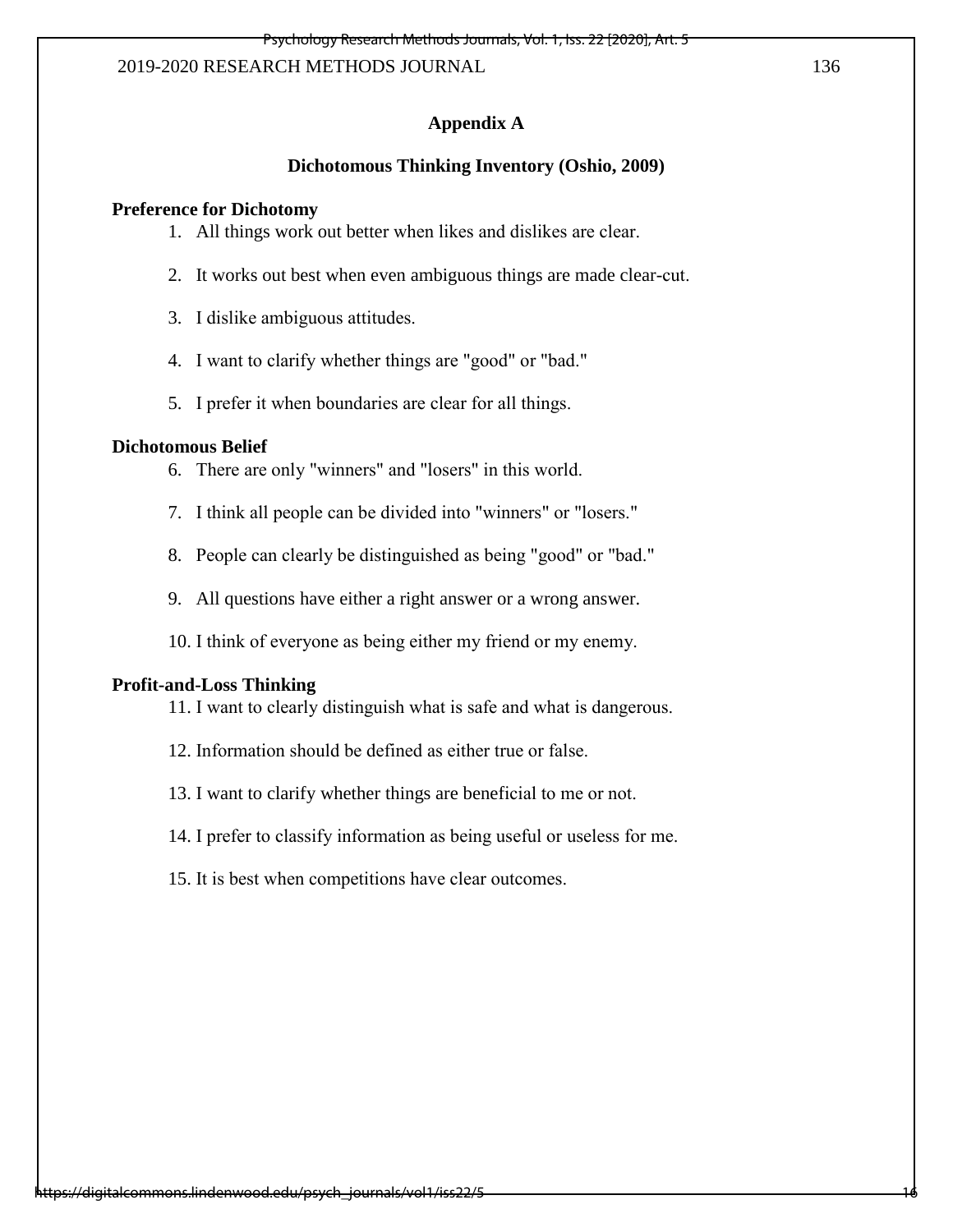## **Appendix B**

## **Jumping to Conclusion, Belief Inflexibility, and External Attribution**

## **from the Davos Assessment of Cognitive Biases Scale (van der Gaag et al., 2013)**

## **Jumping to Conclusion**

- 1. I don't need long to reach a conclusion.
- 2. The right conclusion often pops in my mind.
- 3. I quickly find evidence to support my beliefs.
- 4. I make decisions faster than other people.
- 5. The first thoughts are the right ones.
- 6. I don't need to evaluate all the facts to reach a conclusion.

#### **Belief Inflexibility**

- 7. don't need to consider alternatives when making a decision.
- 8. When I have a goal I don't know how to reach it.
- 9. There is usually only one explanation for a single event.
- 10. I don't need to look for additional information when making a decision.

11. I avoid considering information which will disconfirm my beliefs.

#### **External Attribution**

12. Things went wrong in my life because of other people.

- 13. It's NOT my fault when things go wrong in my life.
- 14. People don't give me a chance to do well.
- 15. People make my life miserable.
- 16. People treat me badly for no reason.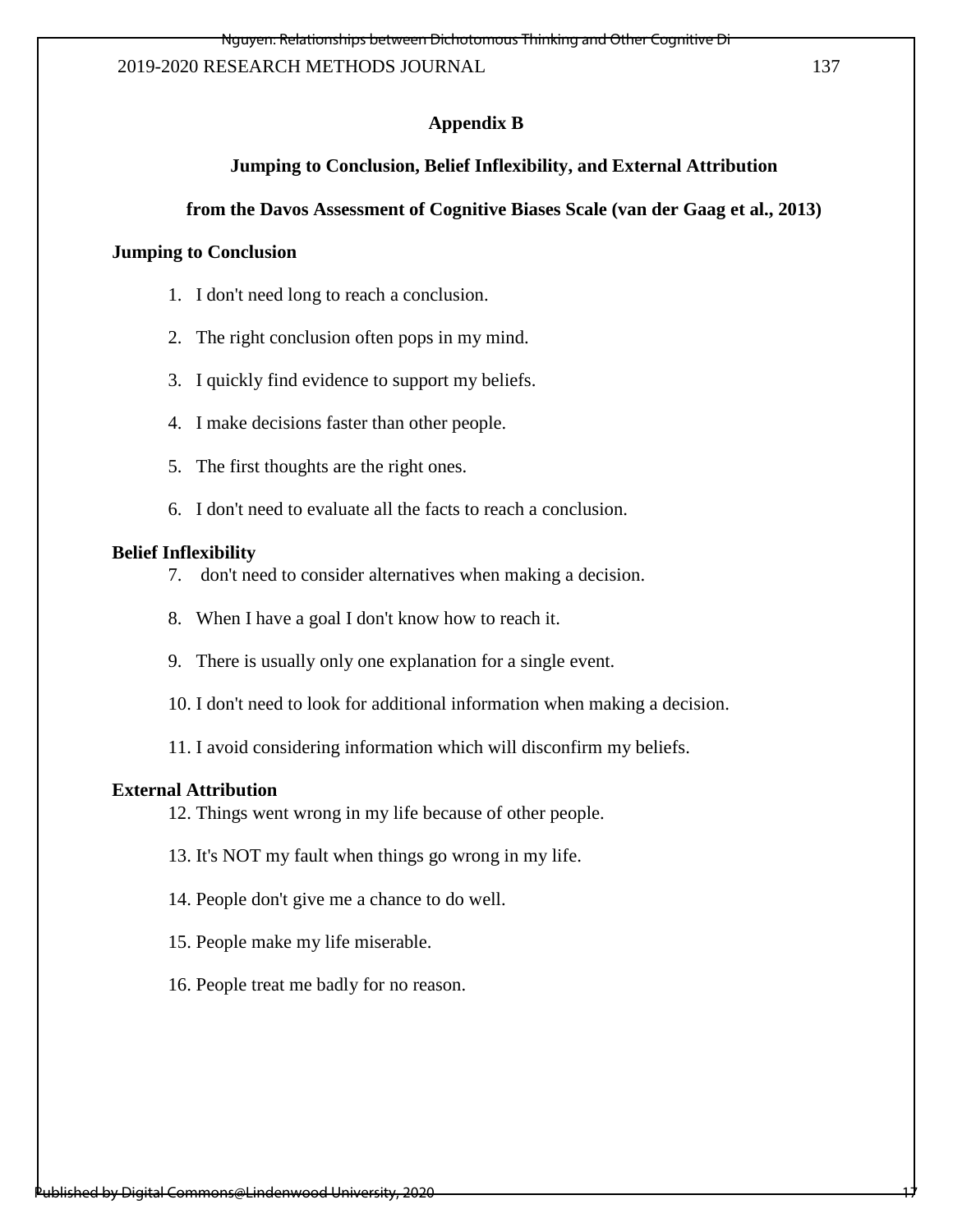#### **Appendix C**

#### **Cognitive Errors Questionnaire – General (Moss-Morris & Petrie, 1997)**

Instructions: Please rate the following thoughts on the extent to which they resemble the way you would think given the same situations ( $1 = Not$  at all like how I would think;  $5 = Exactly$  like how I would think).

#### **1. Overgeneralization**

Recently a number of your friends are learning to play tennis. You would like to learn, but remember the difficulty you had the time you tried to ski. You think to yourself. "I was useless at skiing so I doubt if I can learn to play tennis."

## **2. Selective Abstraction**

You met with your boss today to discuss how you have been doing in your job. (S) he says that you were doing a really good job, but asked you to improve in one small area. You think to yourself, "(S)he really thinks I am doing a lousy job."

#### **3. Catastrophizing**

You have an argument with a friend. When she doesn't call you as usual during the week, you think, "Our friendship is ruined, and she doesn't want to speak to me again."

## **4. Personalization**

You played golf for the first time today with some of your friends who play regularly. Everybody seemed a bit disappointed with their play, and the group seemed a bit subdued on the way home. You thought to yourself, "I guess I held them back and spoiled the game for them."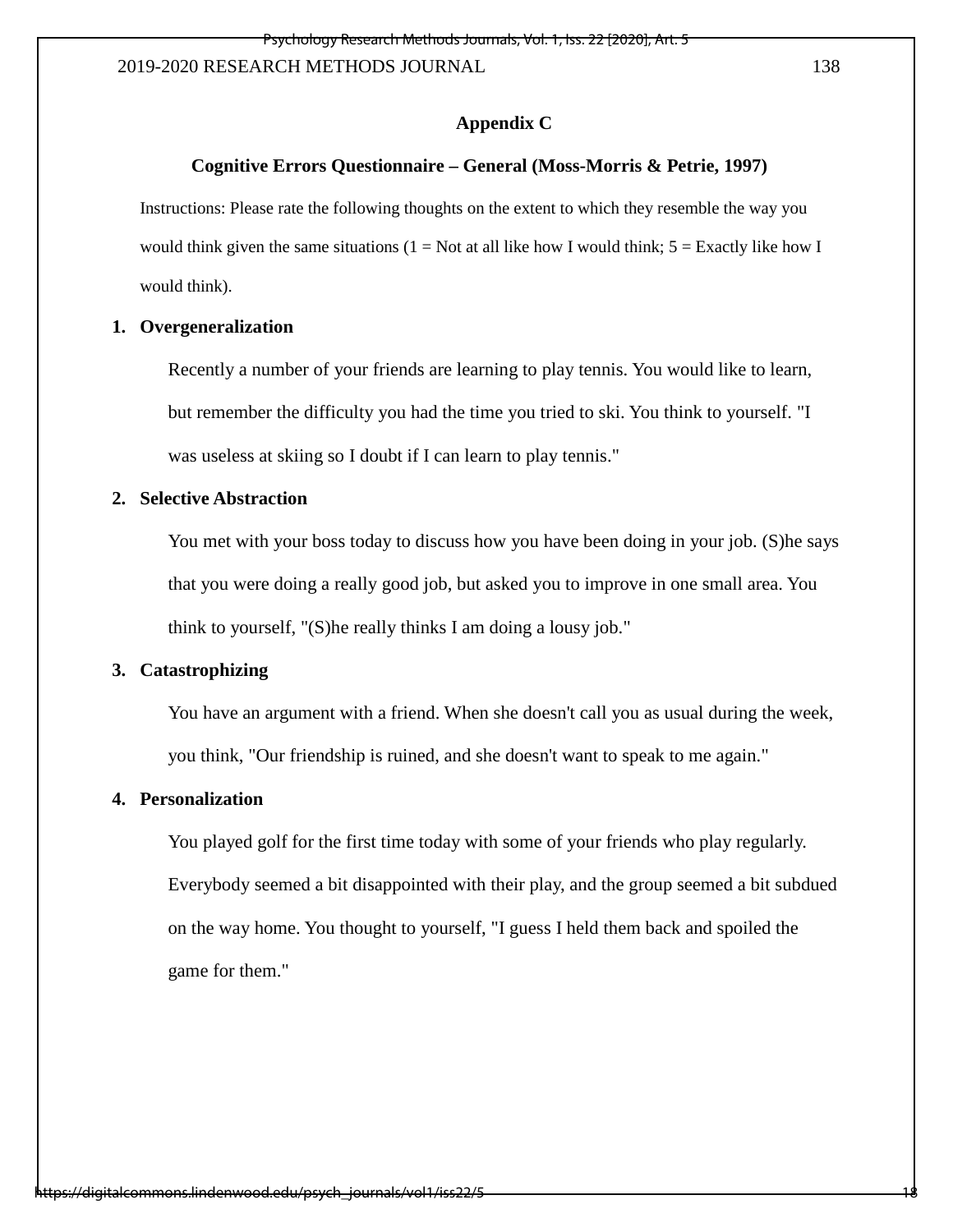## **Appendix D**

## **Demographic Questions and Numerical Coding**

Q9 Please identify your gender.

 $\bigcirc$  Male (1)

 $\bigcirc$  Female (2)

 $\bigcirc$  Other (3)

Q10 What is your age in years?

Q11 What is your race/ethnicity? (mark all that apply)

\_\_\_\_\_\_\_\_\_\_\_\_\_\_\_\_\_\_\_\_\_\_\_\_\_\_\_\_\_\_\_\_\_\_\_\_\_\_\_\_\_\_\_\_\_\_\_\_\_\_\_\_\_\_\_\_\_\_\_\_\_\_\_\_

▢American Indian or Alaska Native (1)

 $\lambda$ sian (2)

▢Black or African American (3)

▢Hispanic, Latino, or Spanish Origin (4)

Middle Eastern or North African (5)

Native Hawaiian or Other Pacific Islander (6)

▢White or European American (7)

▢Other, please specify (8) \_\_\_\_\_\_\_\_\_\_\_\_\_\_\_\_\_\_\_\_\_\_\_\_\_\_\_\_\_\_\_\_\_\_\_\_\_\_\_\_\_\_

Q12 What is your highest level of education completed?

 $\bigcirc$  Some high school (1)

 $\bigcirc$  High school diploma or equivalent (2)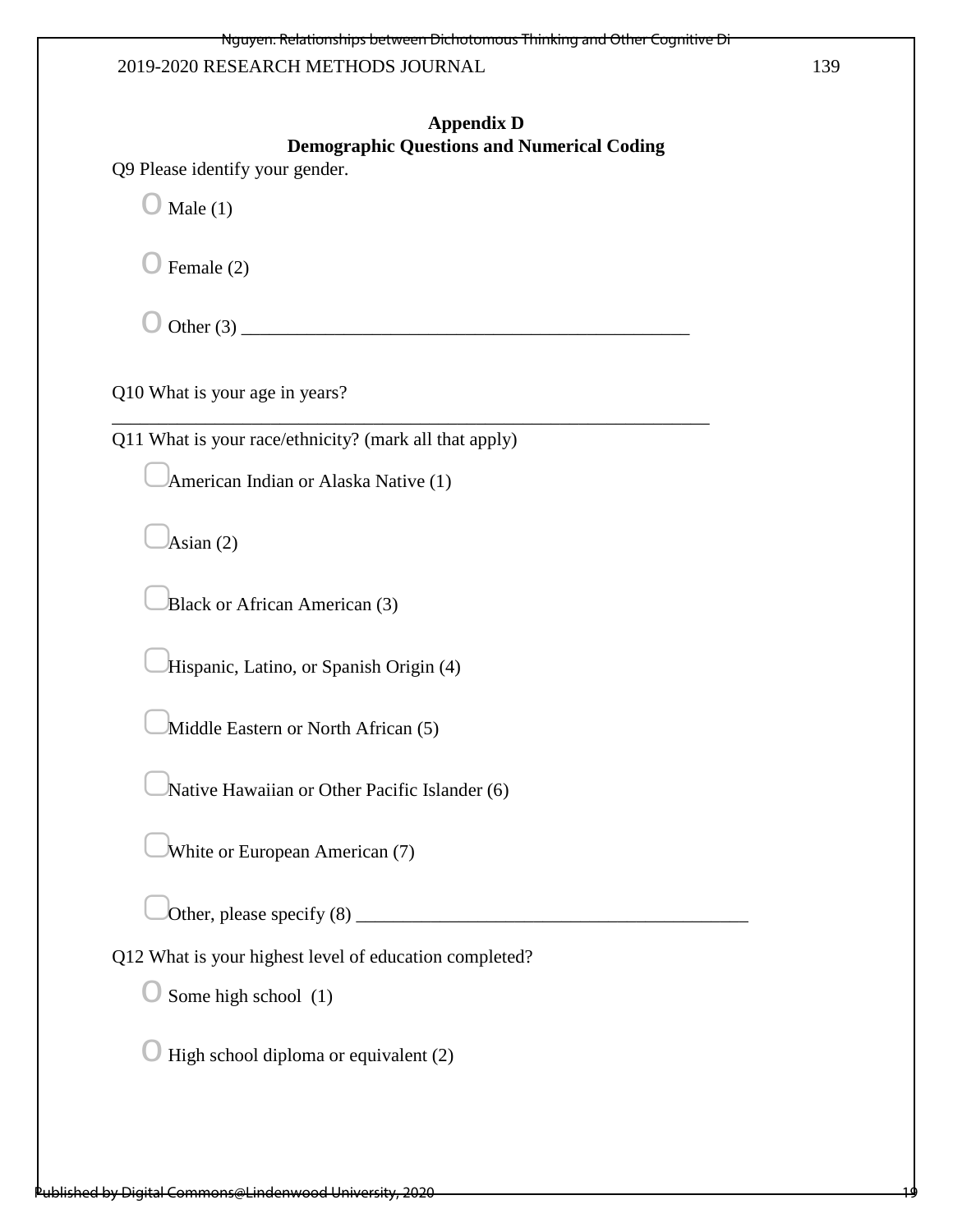$\bigcirc$  Vocational training (3)

 $\bigcirc$  Some college (4)

 $\bigcirc$  Associate's degree (e.g., AA, AE, AFA, AS, ASN) (5)

o Bachelor's degree (e.g., BA, BBA, BFA, BS) (6)

 $\bigcirc$  Some post undergraduate work (7)

 $\bigcirc$  Master's degree (e.g., MA, MBA, MFA, MS, MSW) (8)

 $\bigcirc$  Specialist degree (e.g., EdS) (9)

o Doctorate degree (e.g., EdD, PhD, MD, PsyD, DDC, DDS, JD, PharmD) (10)

o Other, please specify (11) \_\_\_\_\_\_\_\_\_\_\_\_\_\_\_\_\_\_\_\_\_\_\_\_\_\_\_\_\_\_\_\_\_\_\_\_\_\_\_\_\_\_\_\_\_\_\_\_

Q13 What is your current employment status?

- $\bigcirc$  Employed, full-time (1)
- $\bigcirc$  Employed, part-time (2)

 $\bigcirc$  Unemployed (3)

 $\bigcirc$  Retired (4)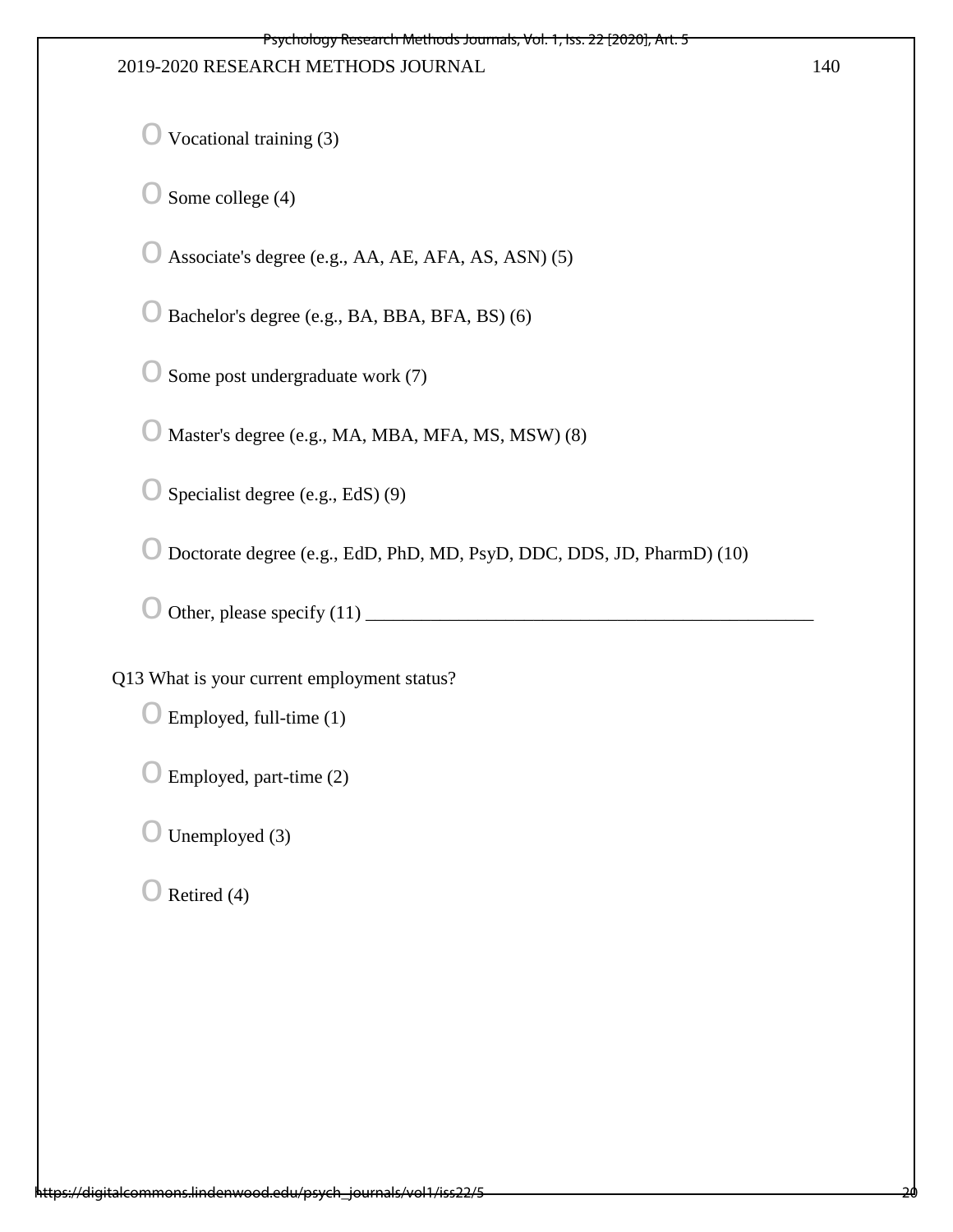#### Nguyen: Relationships between Dichotomous Thinking and Other Cognitive Di

#### 2019-2020 RESEARCH METHODS JOURNAL 141

## **Table 1**

| Measure                        | 1                 | $\overline{2}$ | 3                                  | $\overline{4}$           | 5                 | 6                 | 7                       | 8                             | 9             | 10   | 11   |
|--------------------------------|-------------------|----------------|------------------------------------|--------------------------|-------------------|-------------------|-------------------------|-------------------------------|---------------|------|------|
| 1. Dichotomous<br>thinking     |                   |                |                                    |                          |                   |                   |                         |                               |               |      |      |
| 2. Preference for<br>dichotomy | $.821*$<br>**     |                |                                    |                          |                   |                   |                         |                               |               |      |      |
| 3. Dichotomous belief .807*    | **                | .437*<br>**    |                                    |                          |                   |                   |                         |                               |               |      |      |
| 4. Profit-and-loss<br>thinking | $**$              | **             | $.851*$ $.636*$ $.507**$<br>$\ast$ |                          |                   |                   |                         |                               |               |      |      |
| 5. Jumping to<br>conclusion    | $.275*$<br>$\ast$ | .021           | .430**<br>$\ast$                   | .197<br>$\ast$           |                   |                   |                         |                               |               |      |      |
| 6. Belief inflexibility        | $.352*$<br>$**$   | .100           | $.558**$                           | .170                     | $.566*$           |                   |                         |                               |               |      |      |
| 7. External attribution .287*  | $\ast$            |                | $.203*$ $.336**$                   | .155                     | $.277*$<br>$\ast$ | $.564*$<br>$\ast$ |                         |                               |               |      |      |
| 8. Overgeneralization          | .105              |                | $.078$ $.177*$                     | $-01$<br>0               | .001              | $**$              | $.364*$ .383*<br>$**$   |                               |               |      |      |
| 9. Selective<br>abstraction    |                   | $.181*$ .207*  | .197* .036 .038                    |                          |                   | $.254*$<br>$\ast$ | $.316*$<br>$**$         | $.444*$<br>$**$               |               |      |      |
| Catastrophizin<br>10.<br>g     | .108              | .124           | .116                               |                          | $.023 - .027$     | $\ast$            | $.274*$ .288*<br>$\ast$ | $.432*$<br>∗                  | .423*<br>$**$ |      |      |
| 11.<br>Personalizatio<br>n     | .052              | .125           | .029                               | $-0.02$                  | $.027\,$          | .117              | $\ast$                  | .314* .365* .357* .399*<br>** | $**$          | *    |      |
| 12.<br>Age                     | $-.230$<br>$**$   |                | $-.313*$                           | $-.10$<br>$\overline{Q}$ |                   | $-186$<br>$\ast$  | .003                    | .022                          | .116          | .131 | .096 |

*Correlation Matrix Among Dichotomous Thinking, Its Components, Seven Other Cognitive Distortions, and Age*

*Note*: This table demonstrates two-tail Pearson's correlation coefficients among dichotomous

thinking, its components, seven other cognitive distortions, and age.

\*. Correlation is significant at the 0.05 level (2-tailed).

\*\*. Correlation is significant at the 0.01 level (2-tailed).

\*\*\*. Correlation is significant at the 0.001 level (2-tailed)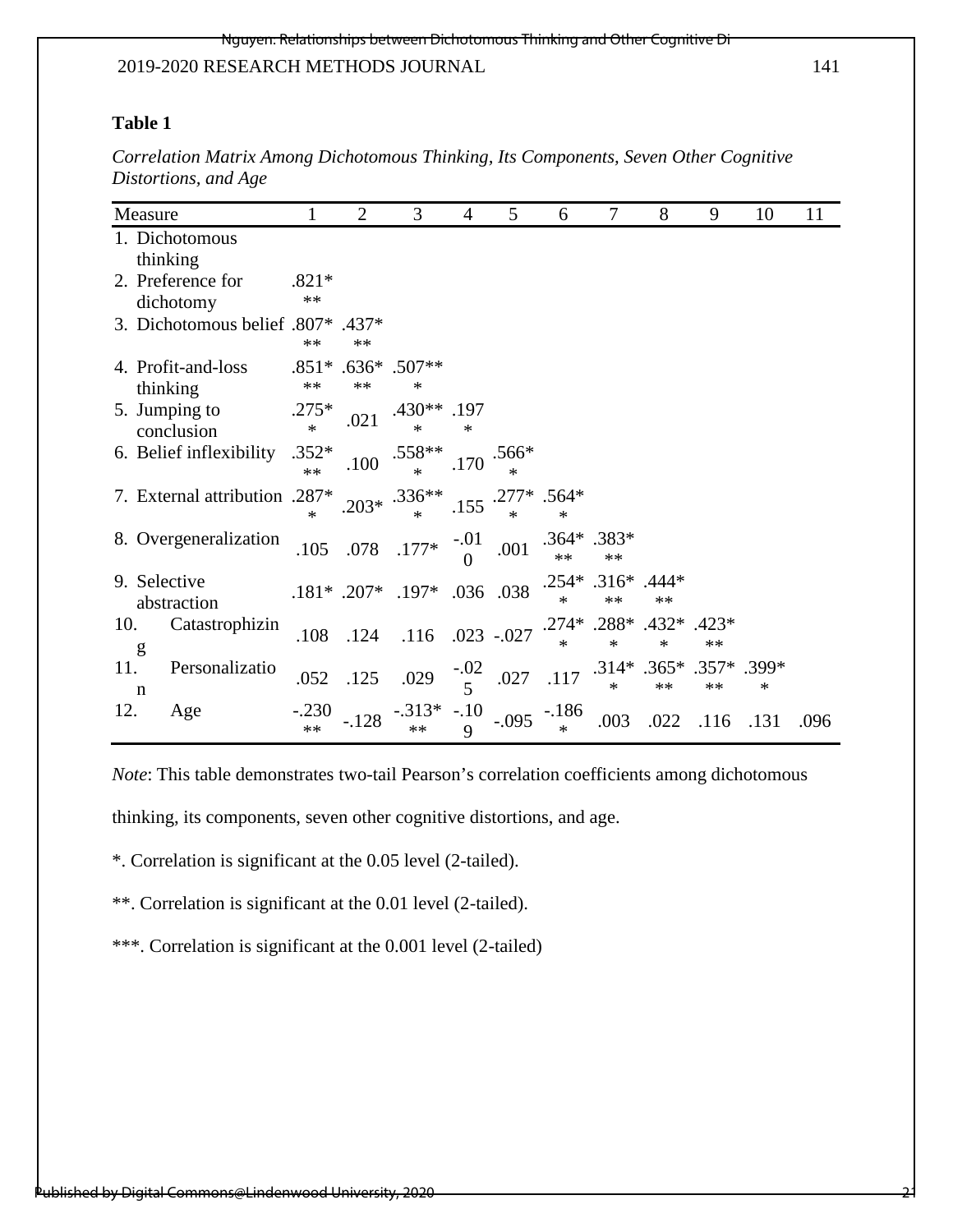## **Table 2**

| Measure               | Male<br>$(N = 26)$ |           | Female<br>$(N = 99)$ |           | Type III<br>Sum of | Df           | Mean    | $\mathbf{F}$ | Sig.  | Partial<br>Eta |
|-----------------------|--------------------|-----------|----------------------|-----------|--------------------|--------------|---------|--------------|-------|----------------|
|                       |                    |           |                      |           | Squares            |              | Square  |              |       | Squared        |
|                       | M                  | <b>SD</b> | M                    | <b>SD</b> |                    |              |         |              |       |                |
| Dichotomous thinking  | 62.27              | 16.68     | 59.53                | 14.52     | 155.046            | 1            | 155.046 | 0.690        | 0.408 | 0.006          |
| Jumping to conclusion | 23.62              | 5.17      | 21.27                | 5.77      | 113.01             | 1            | 113.01  | 3.541        | 0.062 | 0.028          |
| Belief inflexibility  | 13.96              | 4.73      | 12.09                | 4.14      | 72.057             | $\mathbf{1}$ | 72.057  | 3.965        | 0.049 | 0.031          |
| External attribution  | 14.04              | 6.61      | 13.51                | 5.36      | 5.639              | 1            | 5.639   | 0.178        | 0.674 | 0.001          |
| Overgeneralization    | 2.04               | 1.08      | 1.69                 | 1.02      | 2.546              | 1            | 2.546   | 2.404        | 0.124 | 0.019          |
| Selective abstraction | 2.07               | 1.87      | 0.93                 | 1.08      | 0.893              | 1            | 0.893   | 0.801        | 0.373 | 0.006          |
| Catastrophizing       | 2.38               | 2.40      | 1.20                 | 1.22      | 0.008              | 1            | 0.008   | 0.005        | 0.942 | 0.000          |
| Personalization       | 2.31               | 2.29      | 1.29                 | 1.26      | 0.004              | $\mathbf{1}$ | 0.004   | 0.003        | 0.958 | 0.000          |

*Means, Standard Deviations, and Tests of Between-Subjects Effects of Gender on Cognitive Distortions*

*Note*: This table shows mean scores and standard deviations of men and women on eight measured cognitive distortions and results of univariate tests of the effect of gender on the differences between men's and women's scores. Type III sum of square calculates the sum of squared deviations from the mean between men and women to measure how far observations deviate from the mean, adjusting for uneven group sizes. Mean square, or total variability, is sum of squares divided by degree of freedom (df). Partial eta squared represents the effect size of gender on the differences between men and women.